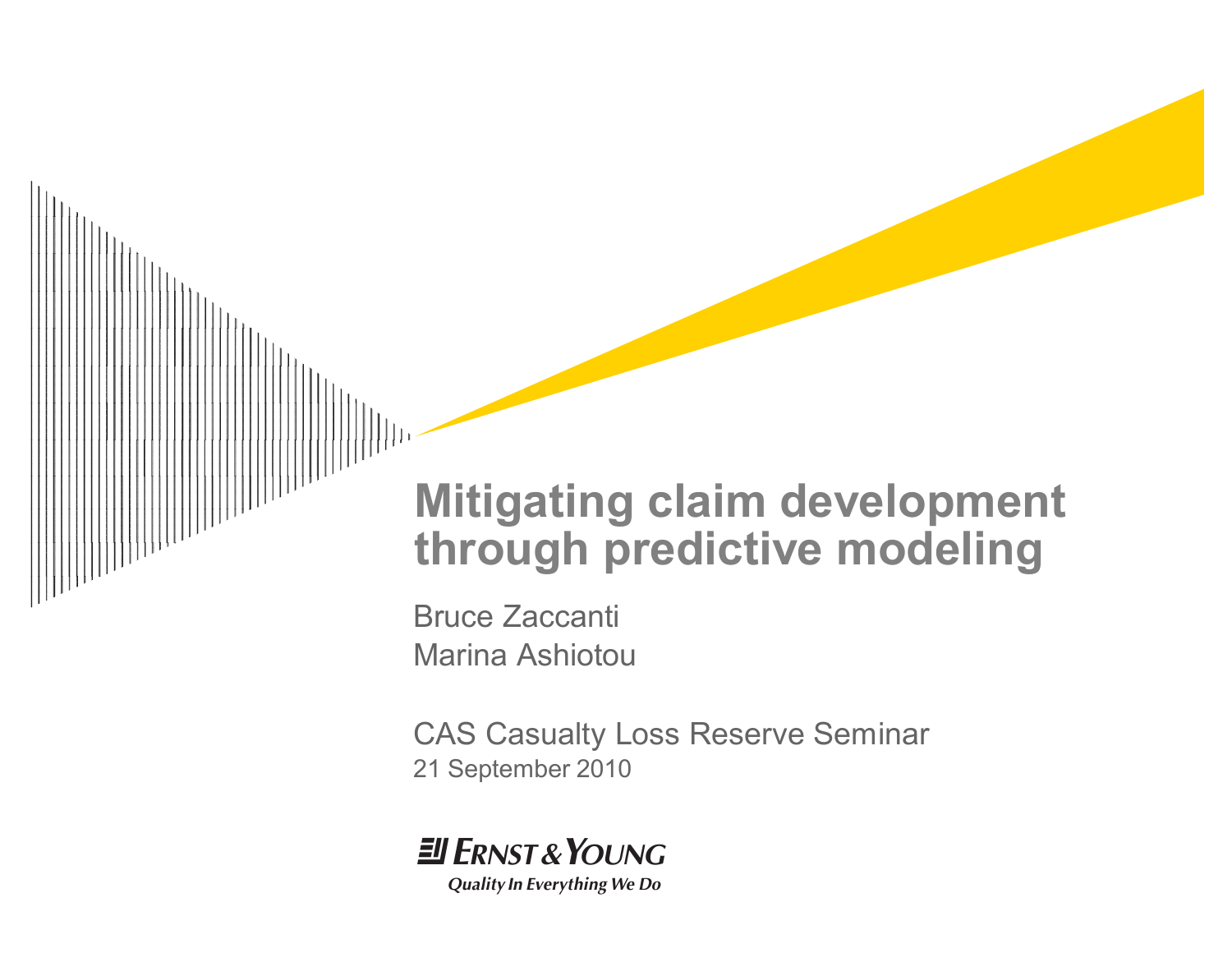### **Agenda**

► What drives the adverse development of claims?

- ► Fact-based predictors
- ► Leakage predictors
- ► Analysis methodology
	- ► Predictive modeling
	- ► Operational and financial claim leakage assessment
- ► Implementation
- ► Next steps

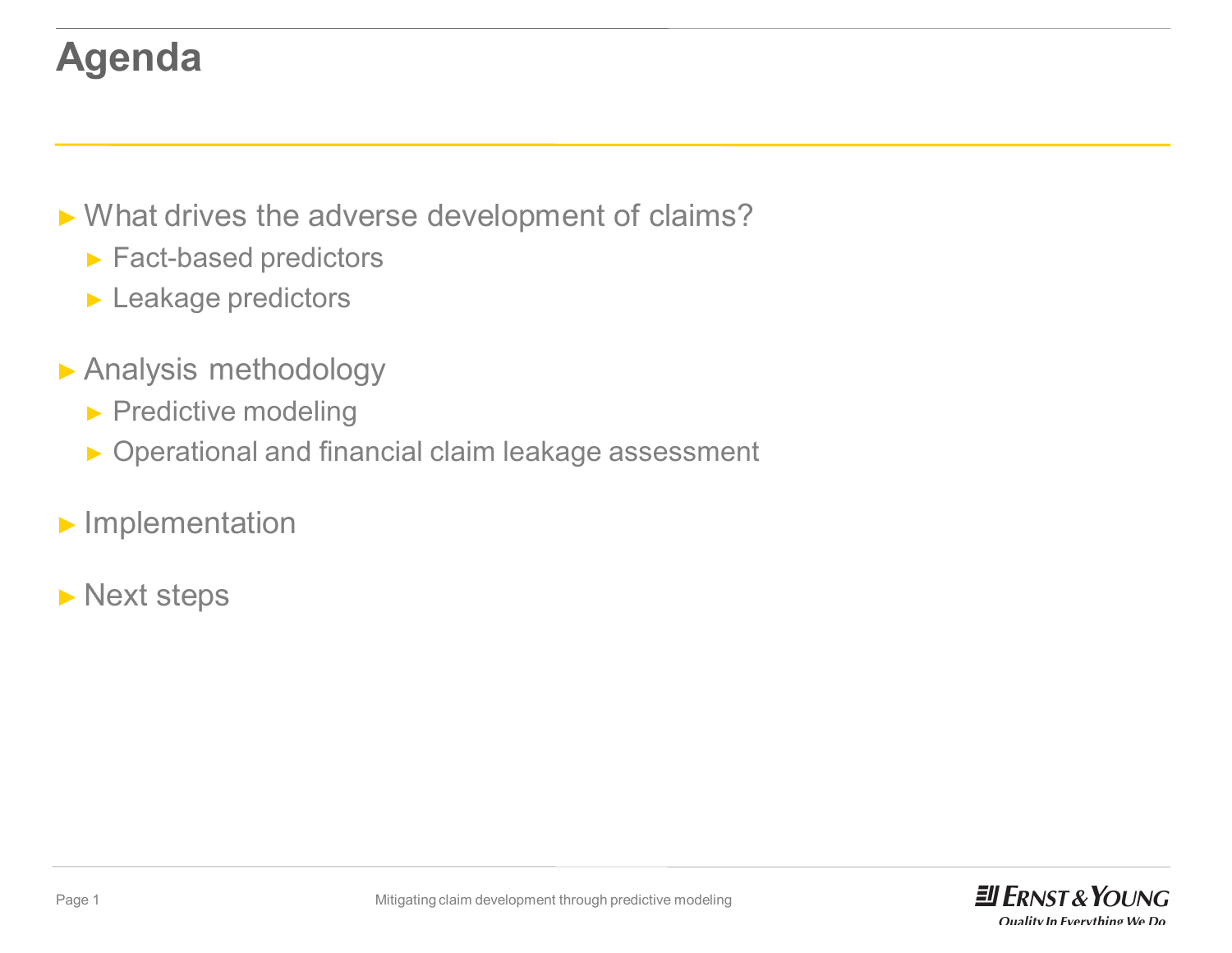### **What is claim leakage?**

- ► Claim leakage capture is the process of identifying, analyzing and measuring the adjudication process and resulting claims payments/recoveries or lack of, against established standards to identify opportunities for improvement.
- ► Claim leakage is defined as the difference between the actual claim payment made and the amount that would have been paid if more effective claim payment controls were in place (operational and financial).
- ► Leakage is caused by deviations from established industry or company standards and/or leading practices.
- ► Leakage is also calculated against the probability that a company utilizing leading practices with the same claim fact pattern would have identified and avoided the result.
- $\triangleright$  Leakage = (actual payout appropriate payout) X probability.

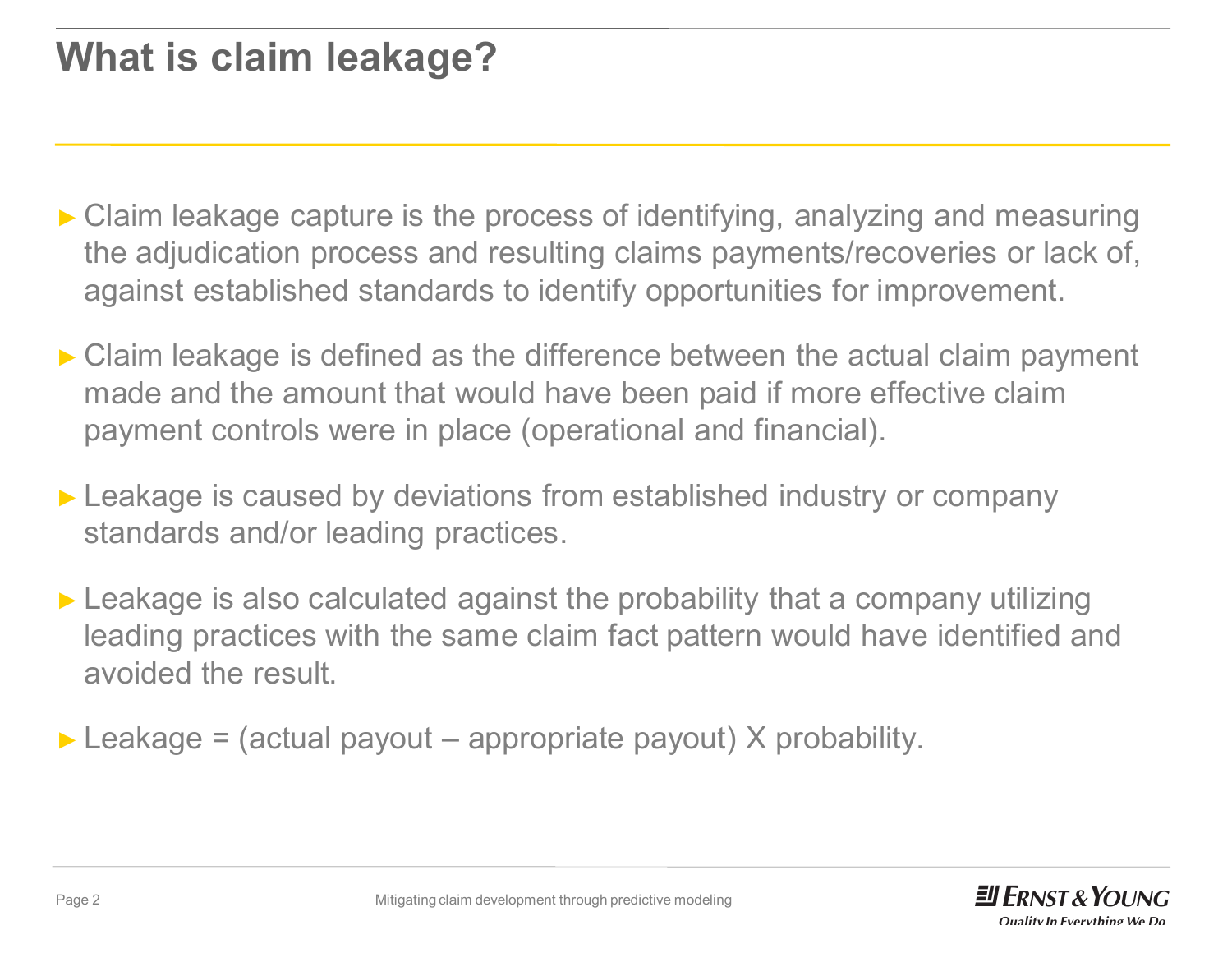### **Typical causes of claim leakage**

- ► Assignment of claim to inappropriate adjuster by skill level resulting in poor recognition of critical issues
- ► Repeated re-assignment of files across various claim handlers causing delay and lack of case continuity
- ► Improper determination of coverage or risk transfer obligation
- ► Failure to perform and document meaningful investigations, as well as infrequent communication with relevant parties
- ► Inadequate management or inappropriate use of vendors, including legal and medical professionals
- ► Lack of proactive claim handling and resolution planning
- ► Failure to pay according to a contractual agreement or fee arrangement
- ► Missed subrogation, recovery or offset opportunities

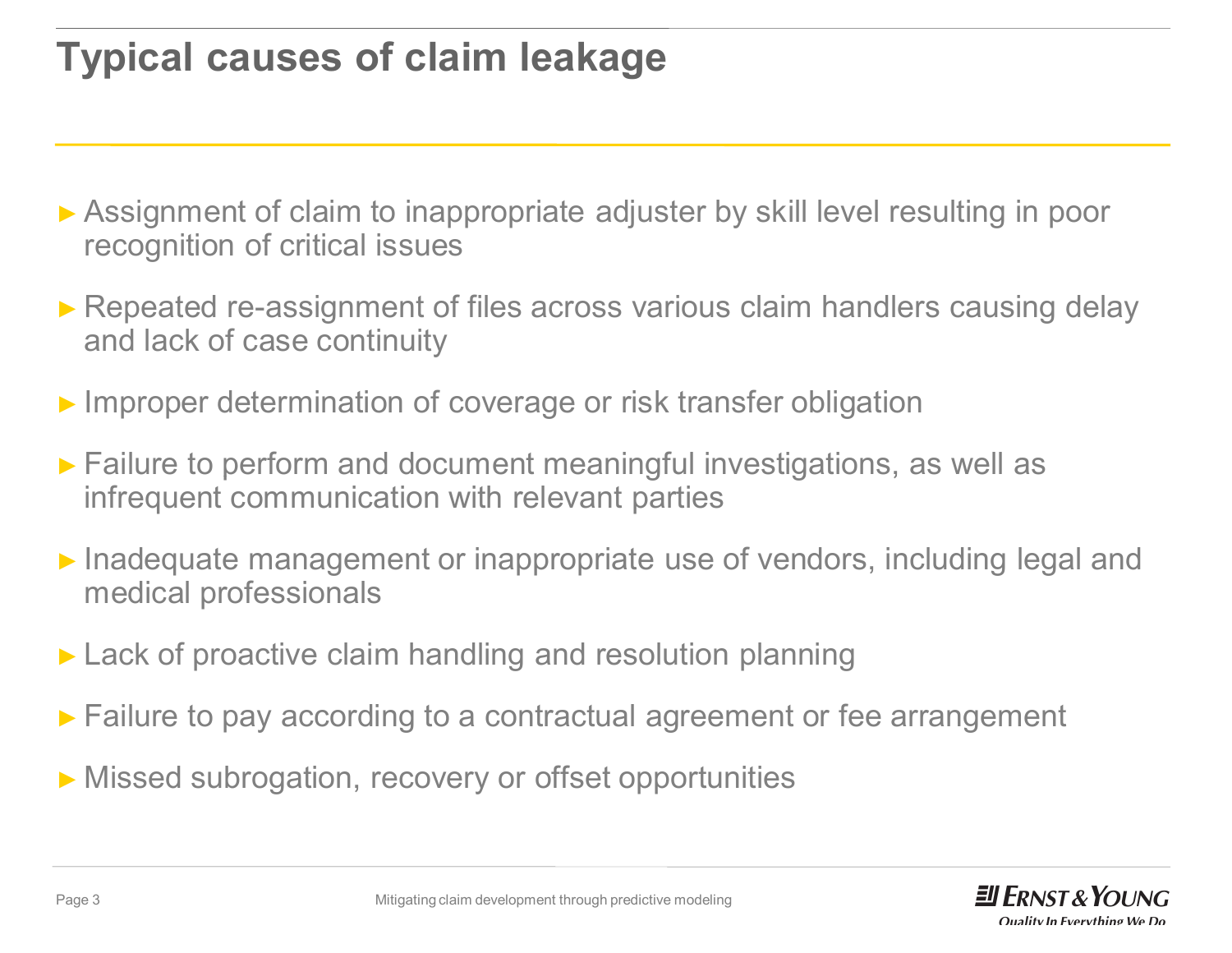### **Potential cost savings**

- ► The analysis of historical claim development via predictive modeling allows for the quantification of the root-cause cost drivers of adverse claims development.
- ► Once potentially severe claims are identified, actions can be taken:
	- ► Prompt assignment of senior claims handler
	- ► Prompt assignment of nurse case manager or rehab specialist
	- ► Early enrollment in vocational rehabilitation
	- ► Early application of return-to-work strategies/initiatives
	- ► Continued proactive communication with injured party and employer
	- ► Claims management committee review
	- ► Proactive early settlement efforts
- ► Early application of mitigation strategies could reasonably allow for capture of a significant portion of adverse development that would have occurred.

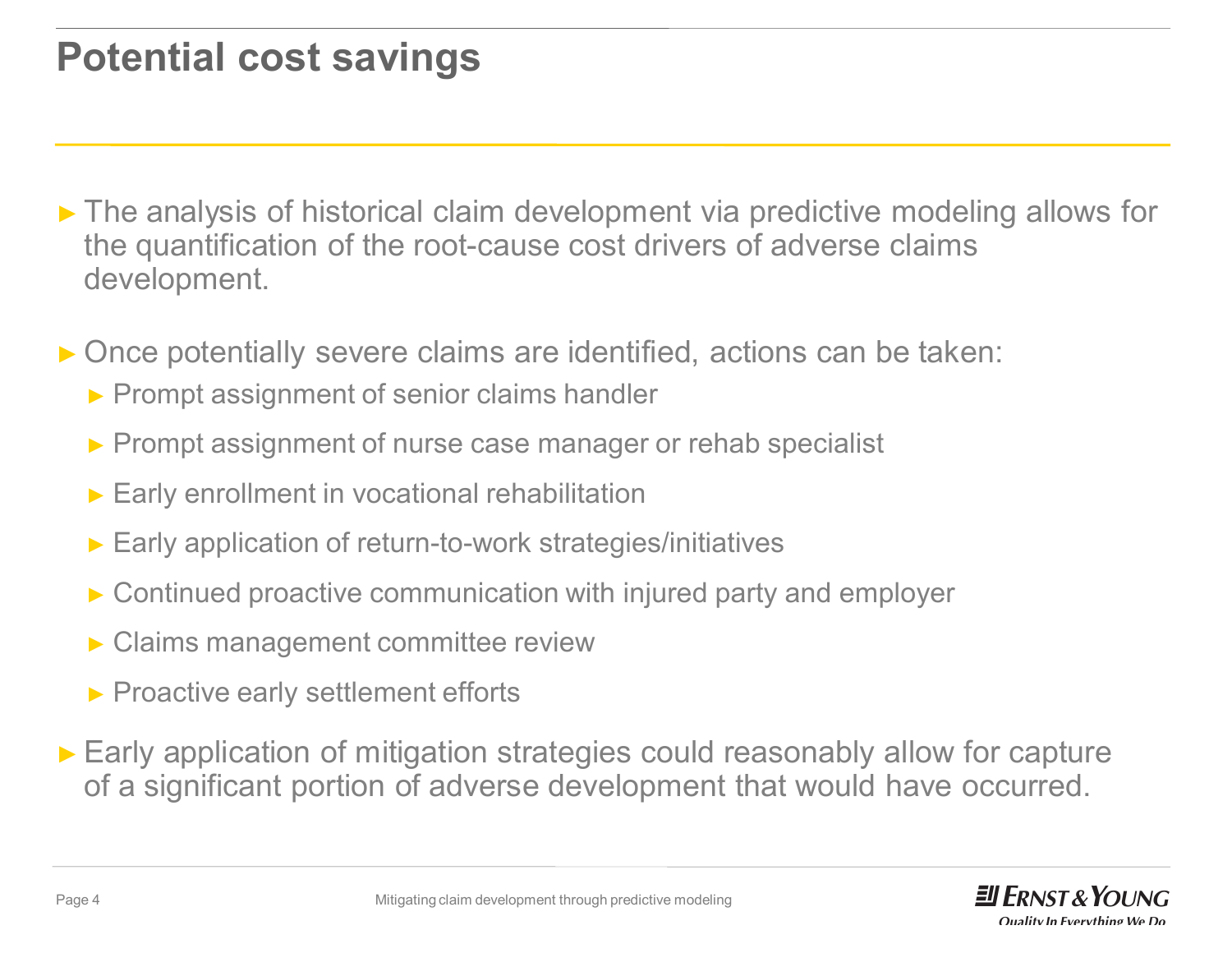### **Predictive modeling process**

- ► Predictive models are now being successfully applied in insurers' claims operations.
- ► The models are used to identify which claims have the potential to develop adversely based on information known when the claim is first reported.
- ► Analytics and early detection of potential claim leakage (factors on profiles) provide a potential edge and cost savings in the current competitive and economic environment.
- ► A predictive model that identifies the main quantifiable drivers of individual claim leakage at the point of first report.

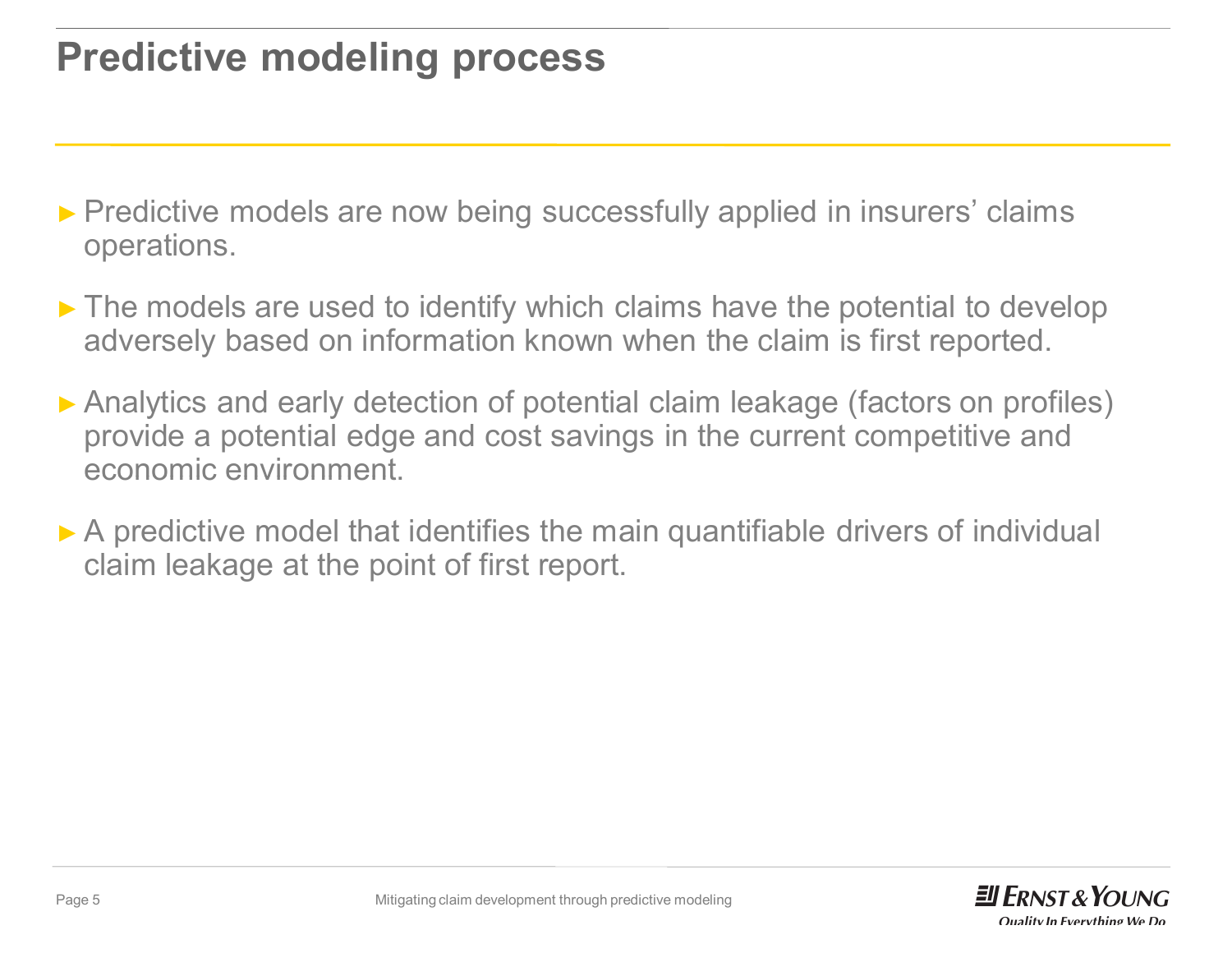### **Claims model development process**



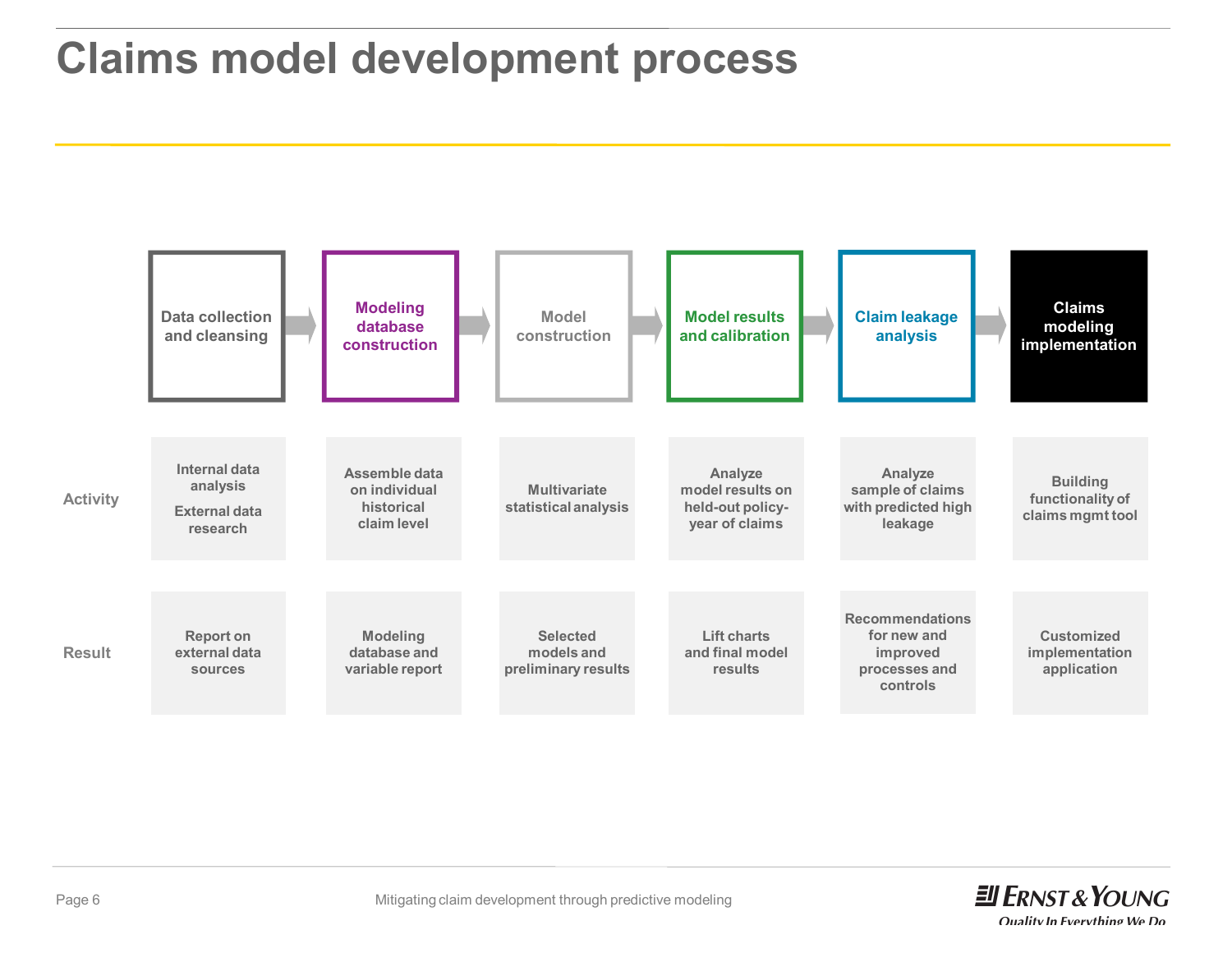#### **Internal data collection and cleansing**



- ► The first phase of the predictive modeling process is to construct the internal claims database file.
- ► Internal claims data is assembled at the claim level to include claim identifiers, potential predictor variables and response information.
- ► This internal data is then tested and modeled before external data is appended.

|                         | <b>Claim identifiers</b> |                      | <b>Predictor variables</b> |                             |                             |               |                |                                     | <b>Response</b>                     |                    |
|-------------------------|--------------------------|----------------------|----------------------------|-----------------------------|-----------------------------|---------------|----------------|-------------------------------------|-------------------------------------|--------------------|
| <b>Policy</b><br>number | Claim<br>number          | <b>Accident year</b> | <b>Occupation</b><br>code  | <b>Injured</b><br>body part | <b>Days</b><br>until notice | Age at injury | <b>State</b>   | Indemnity<br>losses at<br>reporting | Indemnity<br>losses at<br>24 months | <b>Development</b> |
| 0000012                 | 7568871                  | 2003                 | Constr                     | <b>Back</b>                 | $\Omega$                    | 59            | C <sub>T</sub> | \$36,434                            | \$18,932                            | \$(17,502)         |
| 0000018                 | 8404981                  | 2004                 | Constr                     | Upper ext                   |                             | 47            | <b>NY</b>      | \$93,106                            | \$146,728                           | \$53,622           |
| 0000138                 | 7359087                  | 2003                 | Manu                       | Upper ext                   | $\Omega$                    | 41            | <b>NY</b>      | \$21.316                            | \$30,284                            | \$8,968            |
| 0000146                 | 8347860                  | 2004                 | Constr                     | Lower ext                   | $\Omega$                    | 25            | <b>NY</b>      | \$4.604                             | \$6,820                             | \$2.216            |
| 0000157                 | 7350092                  | 2003                 | Manufac                    | <b>Back</b>                 | 8                           | 56            | ME             | \$27,893                            | \$48.861                            | \$20,968           |
| 0000160                 | 8343256                  | 2004                 | Office                     | <b>Back</b>                 |                             | 34            | R <sub>l</sub> | \$34,212                            | \$40,985                            | \$6,773            |
| 0000239                 | 7738291                  | 2003                 | Constr                     | Head                        | $\Omega$                    | 51            | MA             | \$42,695                            | \$45.891                            | \$3,196            |
| 0000401                 | 8760921                  | 2004                 | Manu                       | <b>Neck</b>                 |                             | 25            | <b>NY</b>      | \$33,785                            | \$34,874                            | \$1,089            |
| 0001439                 | 7598823                  | 2003                 | Constr                     | Lower ext                   |                             | 28            | <b>NY</b>      | \$6,947                             | \$721                               | \$(6,226)          |

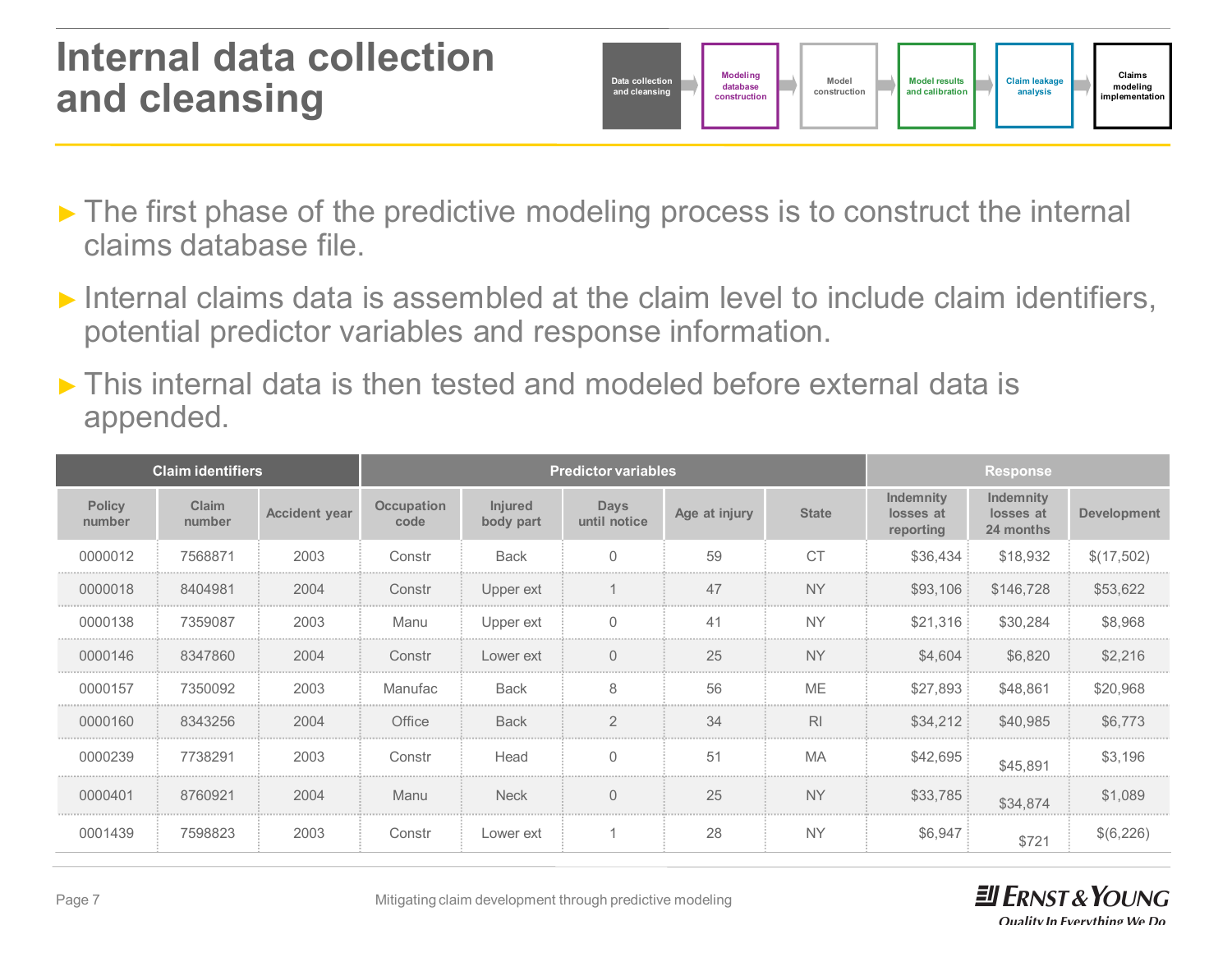

**Hypothesis:** The day that an indemnity claim occurs could be a fraud indicator. **Finding:** Claims that occur on Monday tend to develop into significantly larger claims.



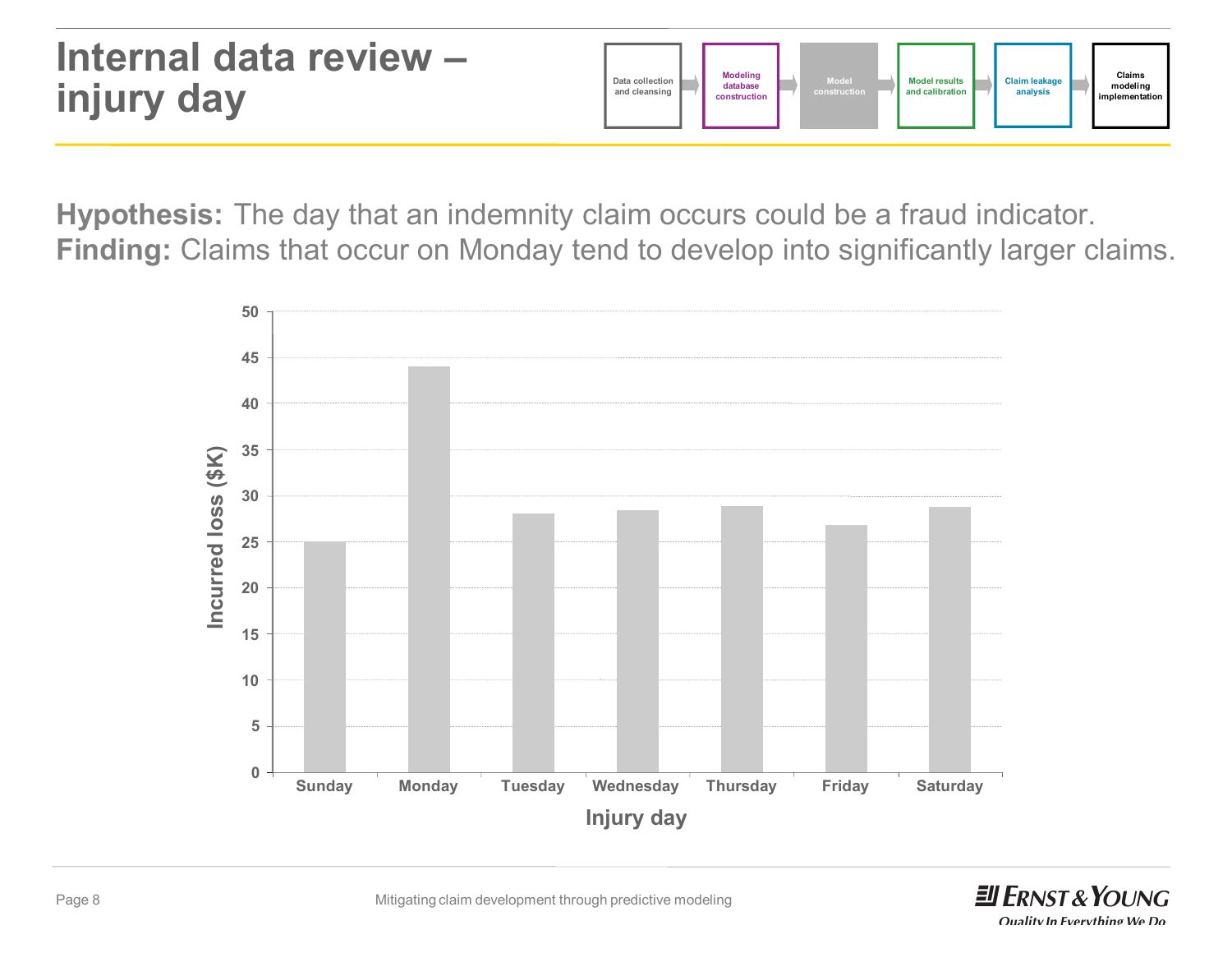#### **Internal data modeling – reporting lag**



**Hypothesis:** The reporting lag of a claim affects the ultimate settlement amount. **Finding:** Claims that take longer to report tend to be significantly more expensive.



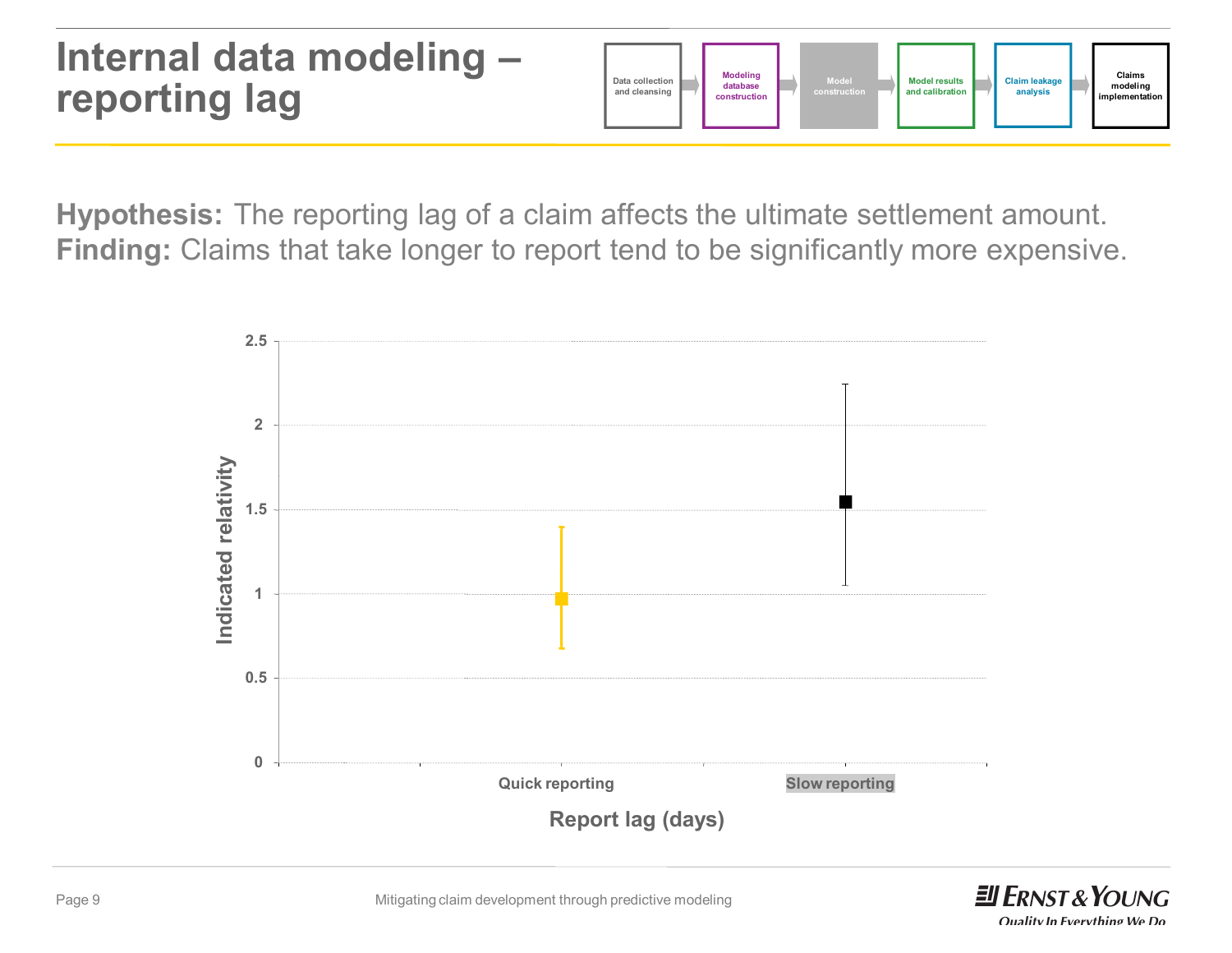#### **Internal data modeling – age at injury Data collection and cleansing Modeling database construction Model construction Model results and calibration Claims modeling implementation Claim leakage analysis**

**Hypothesis:** The age of the claimant affects the ultimate cost of the claim. **Finding:** Older claimants have significantly larger claims on average.



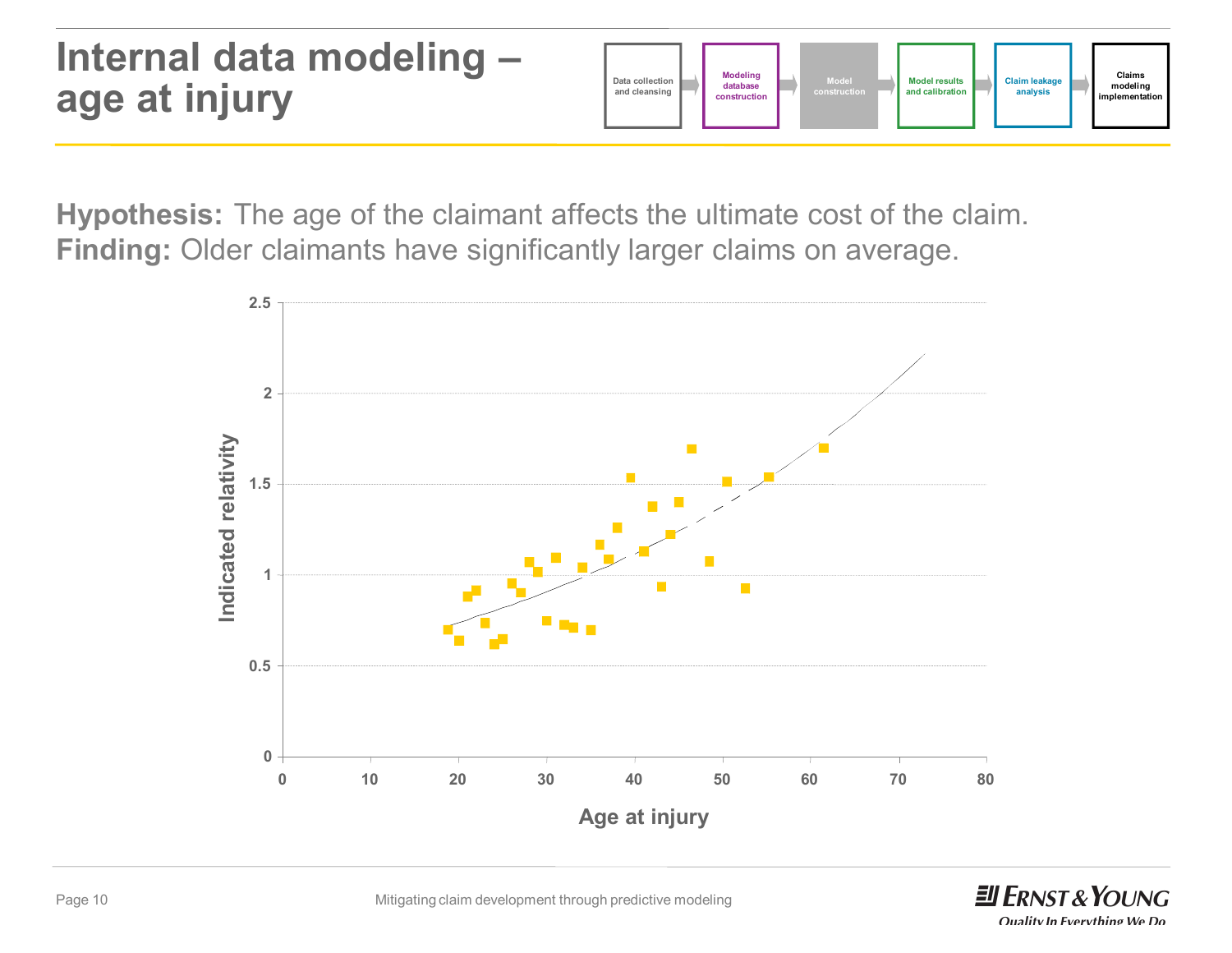#### **Incorporating external data sources**



- ► Much of the power in a predictive model comes from the incorporation of additional external data.
- ► There are numerous vendors that can provide various types of potentially valuable external data.
- ► Examples of some of these sources are shown below:

| Data source name         | <b>Type</b>     | <b>Value</b> | <b>Cost</b> |
|--------------------------|-----------------|--------------|-------------|
| Data source 1            | <b>Business</b> | High         | Low         |
| Data source 2            | <b>Business</b> | High         | Med         |
| Data source 3            | <b>Business</b> | High         | Med         |
| Commercial credit vendor | Credit          | High         | High        |
| Personal credit vendor   | Credit          | High         | High        |
| Crime index              | Demographic     | Med          | Low         |
| Litigiousness index      | Demographic     | Med          | Low         |
| Hospital index           | Hospital        | Med          | Low         |
| Data source 9            | <b>Business</b> | Med          | Med         |
| Data source 10           | <b>Business</b> | Med          | High        |
| Voting patterns          | Demographic     | Low          | Low         |
| Traffic safety index     | Demographic     | Low          | Low         |
| Data source 16           | <b>Business</b> | Low          | Low         |

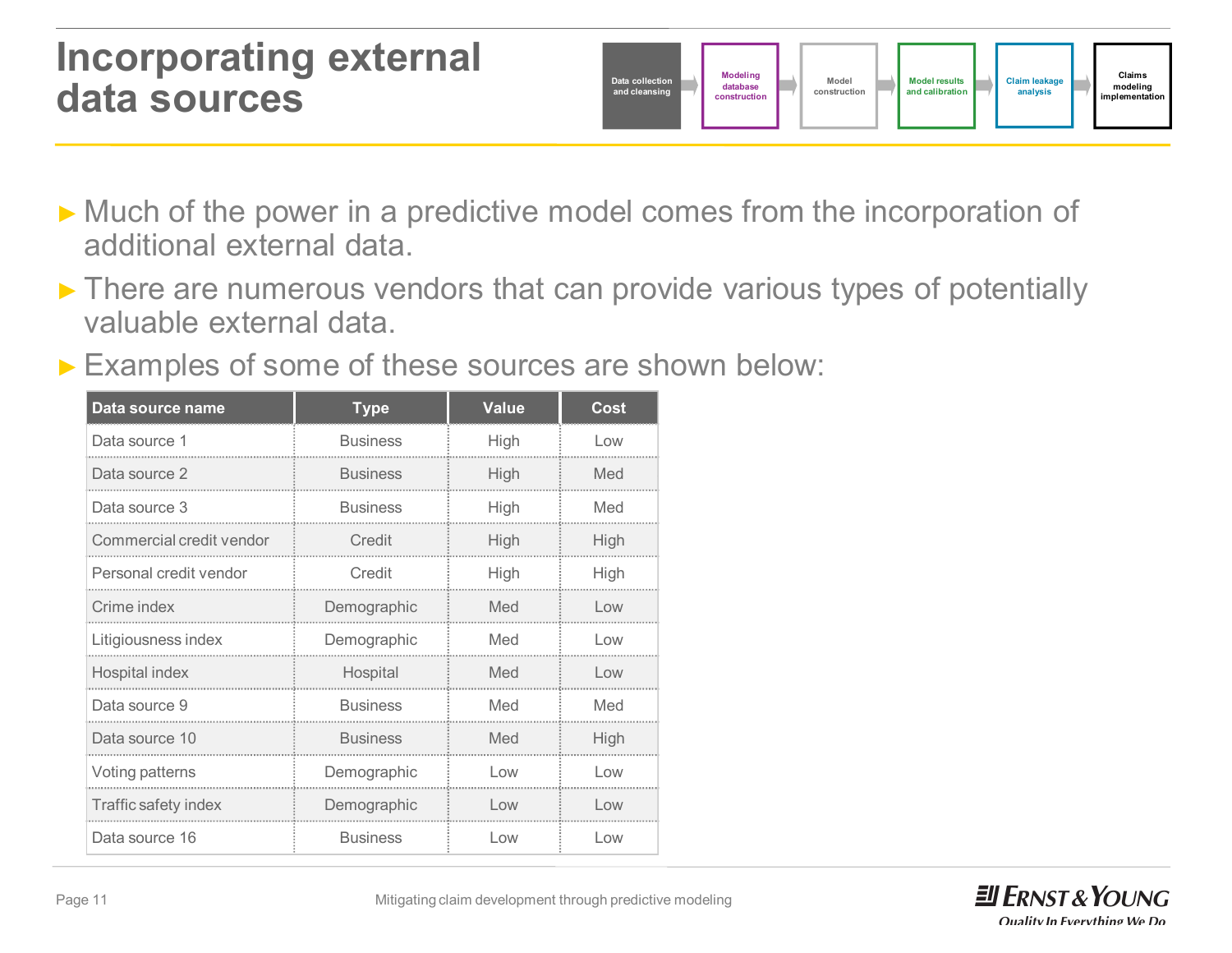#### **Combining internal and external data**



► External data is matched to internal claims data to capture many potential predictor variables.



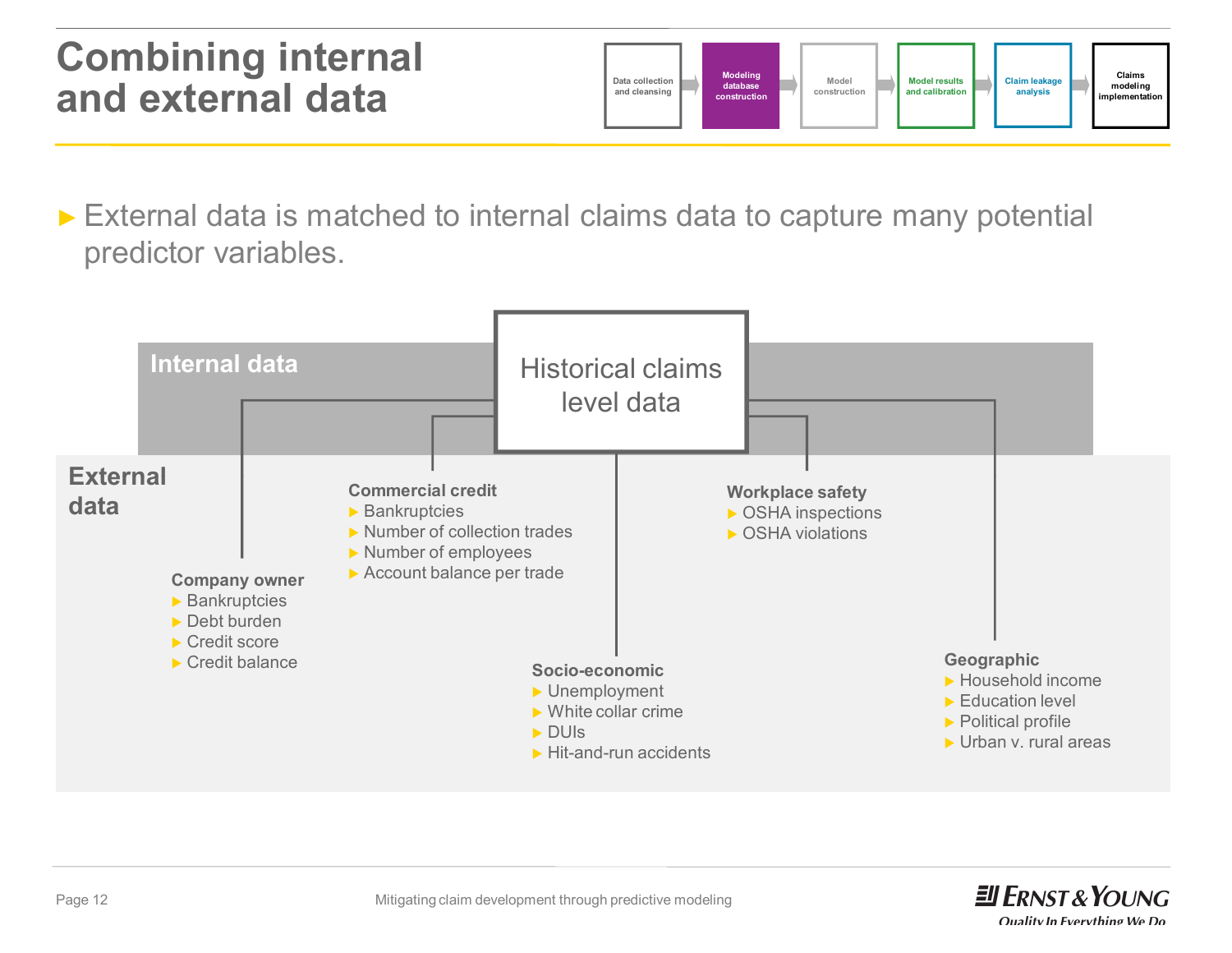### **Modeling database**



|                              | <b>Claim identifiers</b> |                         |                       | <b>Predictor variables</b> |                                |                         |                              | <b>External predictor variables</b> |                                    |                                |                              |                            | <b>Response</b>        |                                     |                                     |                       |
|------------------------------|--------------------------|-------------------------|-----------------------|----------------------------|--------------------------------|-------------------------|------------------------------|-------------------------------------|------------------------------------|--------------------------------|------------------------------|----------------------------|------------------------|-------------------------------------|-------------------------------------|-----------------------|
| <b>Policy</b><br>number      | Claim<br>number          | <b>Accident</b><br>year | Occupation<br>code    | Injured<br>body part       | <b>Days</b><br>until<br>notice | Age at<br>injury        | <b>State</b>                 | Average<br>household<br>income      | Credit<br>score                    | Prior<br>claims                | $%$ w/<br>bachelor<br>degree | % in legal<br>profession   | Unemploy-<br>ment rate | Indemnity<br>losses at<br>reporting | Indemnity<br>losses at<br>24 months | <b>Development</b>    |
| 0000012                      | 7568871                  | 2003                    | Constr                | <b>Back</b>                | $\Omega$                       | 59                      | <b>CT</b>                    | 64,064                              | 632<br>44,444                      | <b>No</b>                      | 33%                          | 1%                         | 3.5%                   | \$36,434                            | \$18.932                            | \$(17,502)            |
| 0000018                      | 8404981                  | 2004                    | Constr                | <b>Upper Ext</b>           |                                | 47                      | <b>NY</b>                    | 57,218                              | 540<br><b>COLLECT</b>              | <b>No</b>                      | 39%                          | 2%                         | 3.5%                   | \$93,106                            | \$146,728                           | \$53,622              |
| 0000138                      | 7359087                  | 2003                    | Manu                  | Upper Ext                  |                                | 41                      | <b>NY</b>                    | 28.311                              | 796                                | <b>No</b>                      | 4%                           | 3%                         | 3.5%                   | \$21,316                            | \$30.284                            | \$8,968               |
| 0000146<br>.                 | 8347860                  | 2004<br>2012/07/23      | Constr<br>---------   | Lower Ext                  |                                | 25<br><b>COLLE</b>      | <b>NY</b><br><b>CONTRACT</b> | 39,251<br>.                         | 742<br><b>CONTRACT</b>             | <b>No</b><br>.                 | 120717-012                   | 2%<br>.                    | 3.5%                   | \$4,604<br>----------               | \$6.820<br>.                        | \$2,216<br>.          |
| 0000157<br>.                 | 7350092                  | 2003<br><b>A </b>       | Manufac               | <b>Back</b>                |                                | 56<br><b>COLLA</b>      | <b>ME</b><br>120221-012      | 28.381                              | 581<br><b>CONTRACTOR</b>           | <b>No</b><br>.                 | 19%                          | 2%                         | 3.5%                   | \$27,893                            | \$48,861                            | \$20.968<br>          |
| 0000160<br><b>**********</b> | 8343256<br>----------    | 2004<br>                | Office                | <b>Back</b>                |                                | 34<br><b>CONTRACTOR</b> | <b>RI</b><br>.               | 59.136                              | 719<br>120717-010                  | <b>No</b><br>.                 | 33%                          | 2%<br>                     | 4.2%                   | \$34,212<br>.                       | \$40.985                            | \$6,773               |
| 0000239                      | 7738291                  | 2003                    | Constr                | Head                       | U                              | 51                      | МA                           | 68.711                              | 603                                | No                             | 17%                          | $1\%$                      | 4.2%                   | \$42,695                            | \$45.891                            | \$3.196               |
| 0000401                      | 8760921                  | 2004                    | Manu                  | <b>Neck</b>                |                                | 25                      | <b>NY</b>                    | 28.117                              | 578                                | <b>No</b>                      | 35%                          | 0%                         | 4.2%                   | \$33,785                            | \$34,874                            | \$1,089               |
| 0001439                      | 7598823                  | 2003                    | Consti                | Lower Ext                  |                                | 28                      | <b>NY</b>                    | 47.159                              | 571                                | No                             | 38%                          | 4%                         | 4.2%                   | \$6,947                             | \$721                               | \$(6,226)<br>49.49.49 |
| 0001892                      | 8673492                  | 2004                    | Constr                | <b>Back</b>                |                                | 37                      | <b>NY</b>                    | 16.758                              | 747                                | <b>No</b>                      | 21%                          | 2%                         | 4.2%                   | \$74,685                            | \$81,988                            | \$7,303               |
| 0001930                      | 2843490<br>              | 1997                    | Consti<br>*********** | Head<br>                   |                                | 35                      | MA                           | 45.600<br>-----------               | 746                                | No                             | 42%                          | 1%<br>                     | 5.9%<br>-------------  | \$97.685<br>                        | \$179,909                           | \$82.224<br>          |
| <b></b><br>0003888           | 3901123                  | ***********<br>1998     | Constr                | Upper Ext                  |                                | 111111111<br>32         | 4444444<br>C <sub>1</sub>    | 42.750                              | 122223-010<br>521                  | 111111111<br>No.               | 122222-011<br>51%            | 1%                         | 5.9%                   | \$60,172                            | \$59,346                            | \$ (826)              |
| 0003888                      | 7862234                  | 2003                    | Constr                | Upper Ext                  |                                | 50<br>49.64             |                              | 47,316                              | 776                                | Yes                            | 37%                          | 2%                         | 5.0%                   | \$19,837                            | \$34,218                            | \$14,381              |
| 0004233                      | 2789065                  | 1997                    | Constr                | Upper Ext                  | 0                              | 64<br><b>CONTRACTOR</b> | <b>RI</b>                    | 45.600                              | 122.03<br>540<br><b>CONTRACTOR</b> | <b>No</b><br><b>CONTRACTOR</b> | 29%                          | 4%                         | 5.9%                   | \$41,384                            | \$45,522                            | \$4.138               |
| 0004233                      | 6789456                  | 2002                    | Consti                | Lower Ext                  |                                | 30                      | <b>R</b>                     | 47,316                              | 511                                | Yes                            | 3%                           | 1%                         | 5.0%                   | \$62,542                            | \$75,650                            | \$13,108              |
| 0004982                      | 2887011                  | 1997<br><b>CONTRACT</b> | Office                | Multiple                   |                                | 33<br><b>CONTRACT</b>   | <b>MA</b>                    | 45.600                              | 785<br><b>CONTRACT</b>             | <b>No</b><br><b>CONTRACT</b>   | 19%<br><b>CONTRACT</b>       | $1\%$<br><b>CONTRACTOR</b> | 5.9%                   | \$39,793                            | \$68,975                            | \$29,182              |
| 0005893                      | 3609981                  | 1998                    | Manufac               | <b>Back</b>                |                                | 30                      | <b>CONTRACT</b><br><b>MA</b> | 42,750                              | 767<br>                            | No<br><b>CONTRACTOR</b>        | 12%                          | 4%                         | 5.9%                   | \$88,357                            | \$168,877                           | \$80,520<br>.         |
| 0006980<br><b>**********</b> | 3452981<br>----------    | 1998                    | Consti<br>.           | <b>Back</b>                |                                | 36<br><b>CONTRACT</b>   | MA<br>120.00                 | 46.989                              | 582<br><b><i>CONTRACT</i></b>      | <b>No</b><br>.                 | 19%                          | 3%                         | 6.0%                   | \$15,146<br>                        | \$11.957                            | \$(3,189)             |
| 0006980                      | 8593404                  | 2004                    | Constr                | <b>Upper Ext</b>           |                                | 66                      | <b>NY</b>                    | 42.750                              | 749<br>$-0.0000$                   | Yes                            | $7\%$<br><b>ALCOHOL</b>      | $1\%$                      | 4.5%                   | \$62,508<br>                        | \$107.825                           | \$45,317              |
| 0007012                      | 4459321                  | 1999                    | Manufac               | <b>Back</b>                | 0                              | 31                      | <b>NY</b>                    | 47,316                              | 510                                | <b>No</b>                      | 35%                          | 4%                         | 4.5%                   | \$19,187                            | \$19.953                            | \$766                 |
| 0007012                      | 6398703                  | 2002<br>49.649.00       | Manufac               | Upper Ext                  | Δ                              | 54<br>49.64             | C <sub>1</sub>               | 47,316                              | 741<br>44444                       | Yes                            | 33%<br>                      | 4%<br>44444                | 5.0%                   | \$64,838                            | \$85,838                            | \$21,000              |
| 0007792                      | 2398050                  | 1997                    | Constr                | Head                       | $\cap$                         | 60                      | C <sub>1</sub>               | 32,750                              | 613                                | <b>No</b>                      | 34%                          | 4%                         | 6.3%                   | \$26,434                            | \$8,433                             | \$(18,001)            |
| 0007792                      | 7574410                  | 2003                    | Constr                | Neck                       | $\Omega$                       | 37                      | <b>NY</b>                    | 32.750                              | 702                                | Yes                            | 38%                          | 2%                         | 5.0%                   | \$79,680                            | \$88.661                            | \$8,891               |

#### ► Modeling database will contain all internal and external risk factors

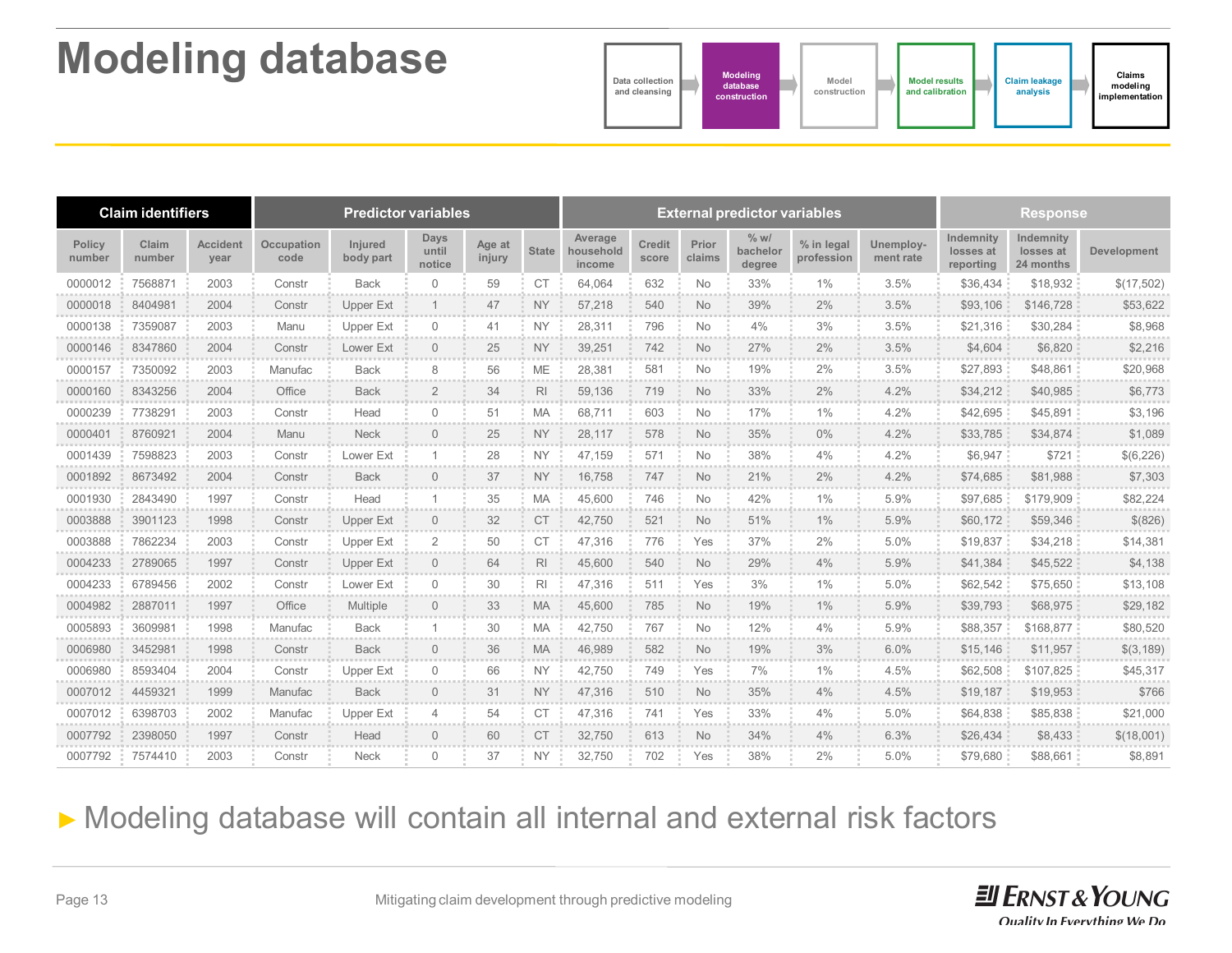### **Examples of tested hypotheses**





 $\equiv$ **ERNST & YOUNG**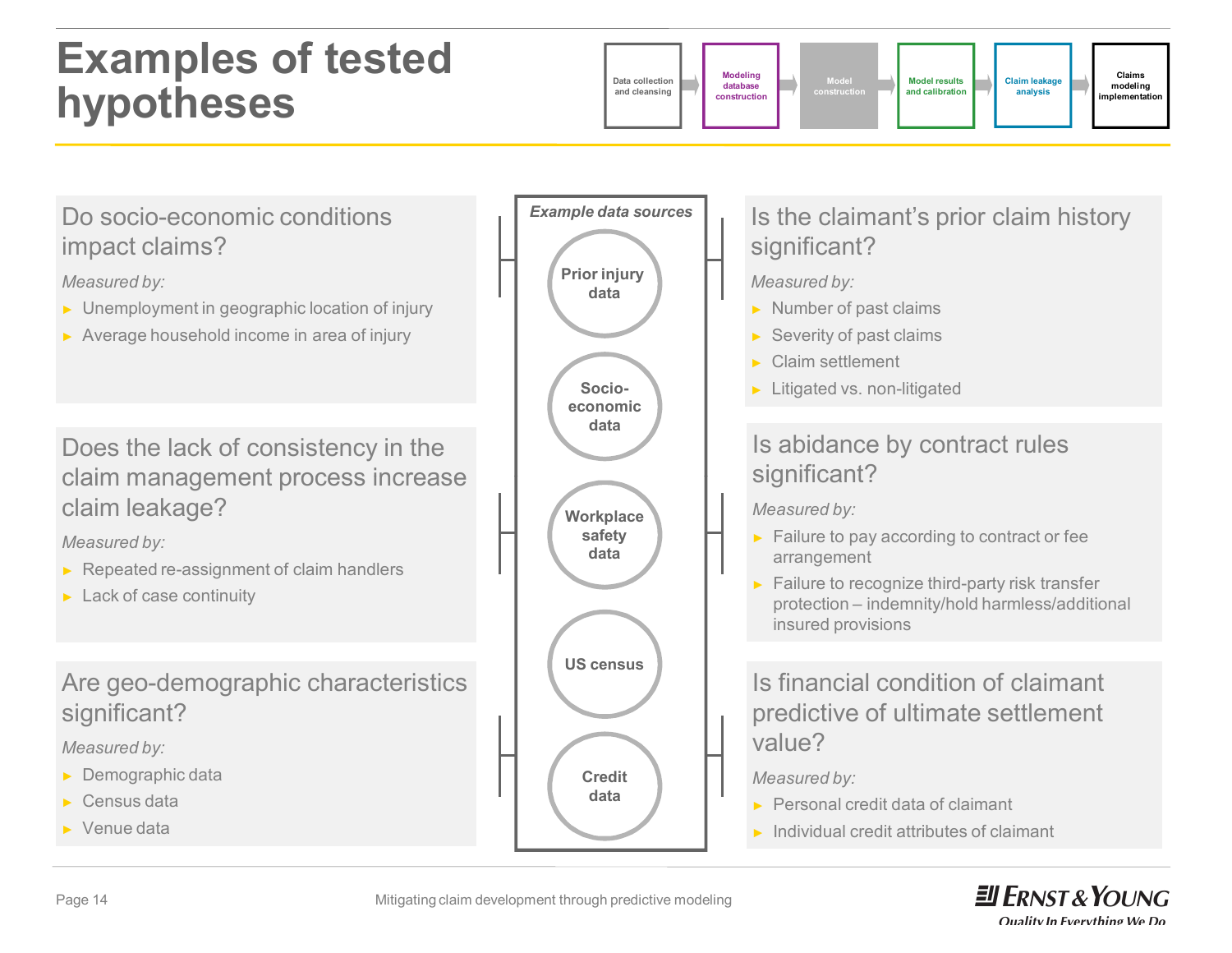#### **Multivariate modeling results – lawyer density**



**Hypothesis:** The density of lawyers in a geographic area increases claim amounts. **Finding:** Lawyer density in a geographic area leads to higher ultimate claim values.



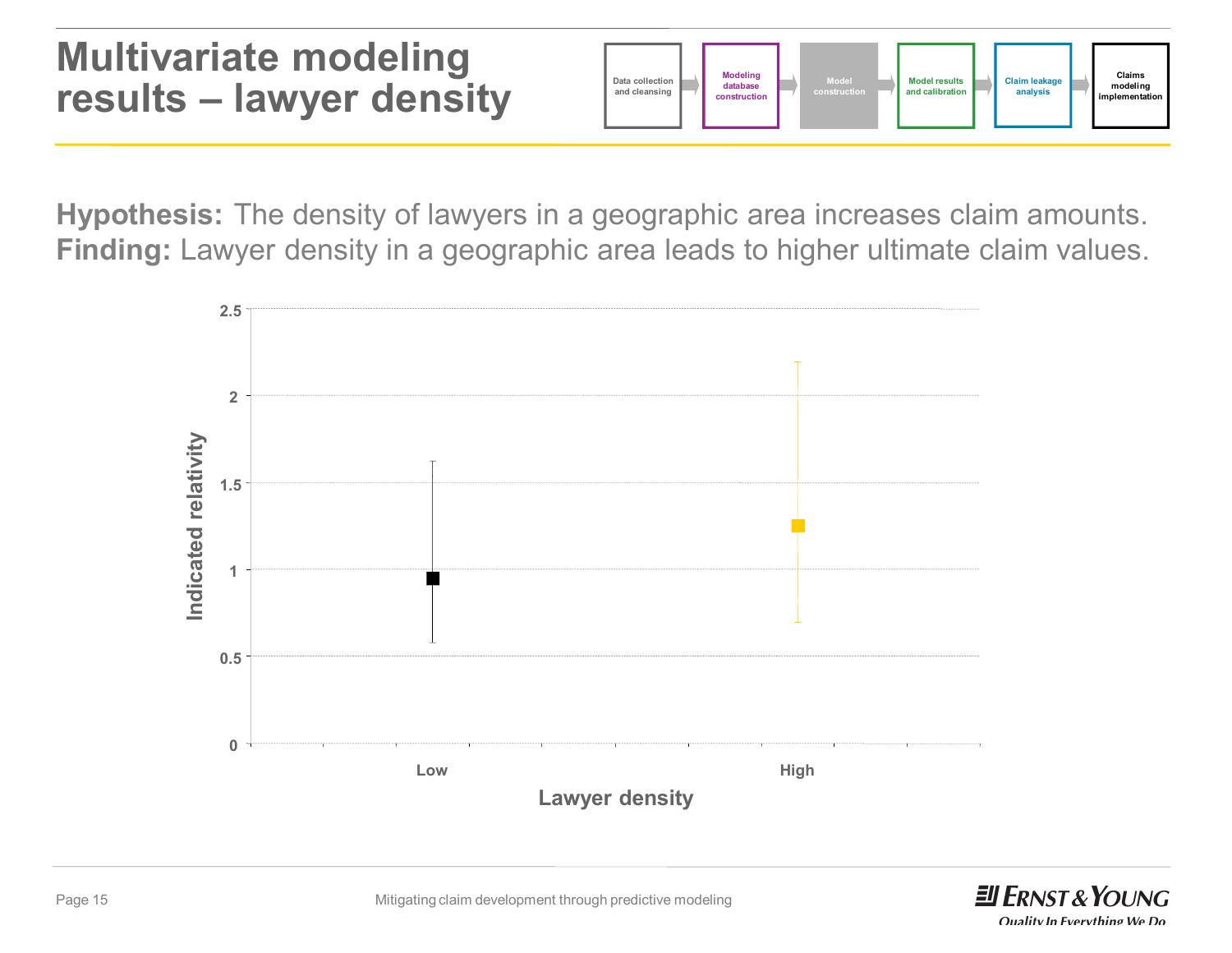**Multivariate modeling results – prior claims history Data collection and cleansing Modeling database construction Model construction Model results and calibration Claims modeling implementation Claim leakage analysis**

**Hypothesis:** An individual's claim history is predictive of current claim value. **Finding:** Prior claims history is highly predictive of the amount required to settle a current claim.



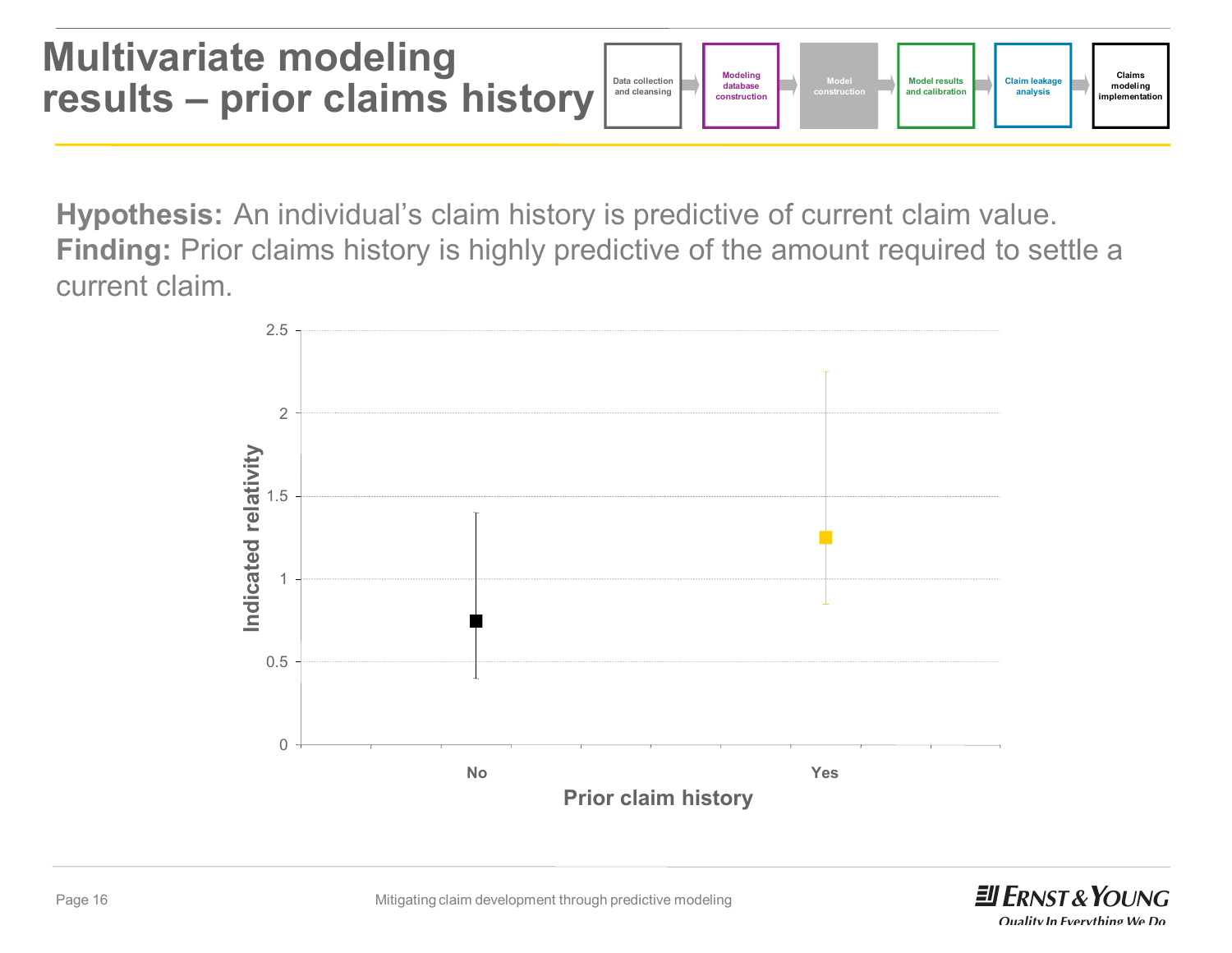### **Multivariate modeling results –urban areas**



**Hypothesis:** Claims that occur in urban areas tend to be more expensive. **Finding:** Claims in urban areas are 50% more expensive than claims in rural areas, on average.



 $\equiv$ **FRNST & YOUNG**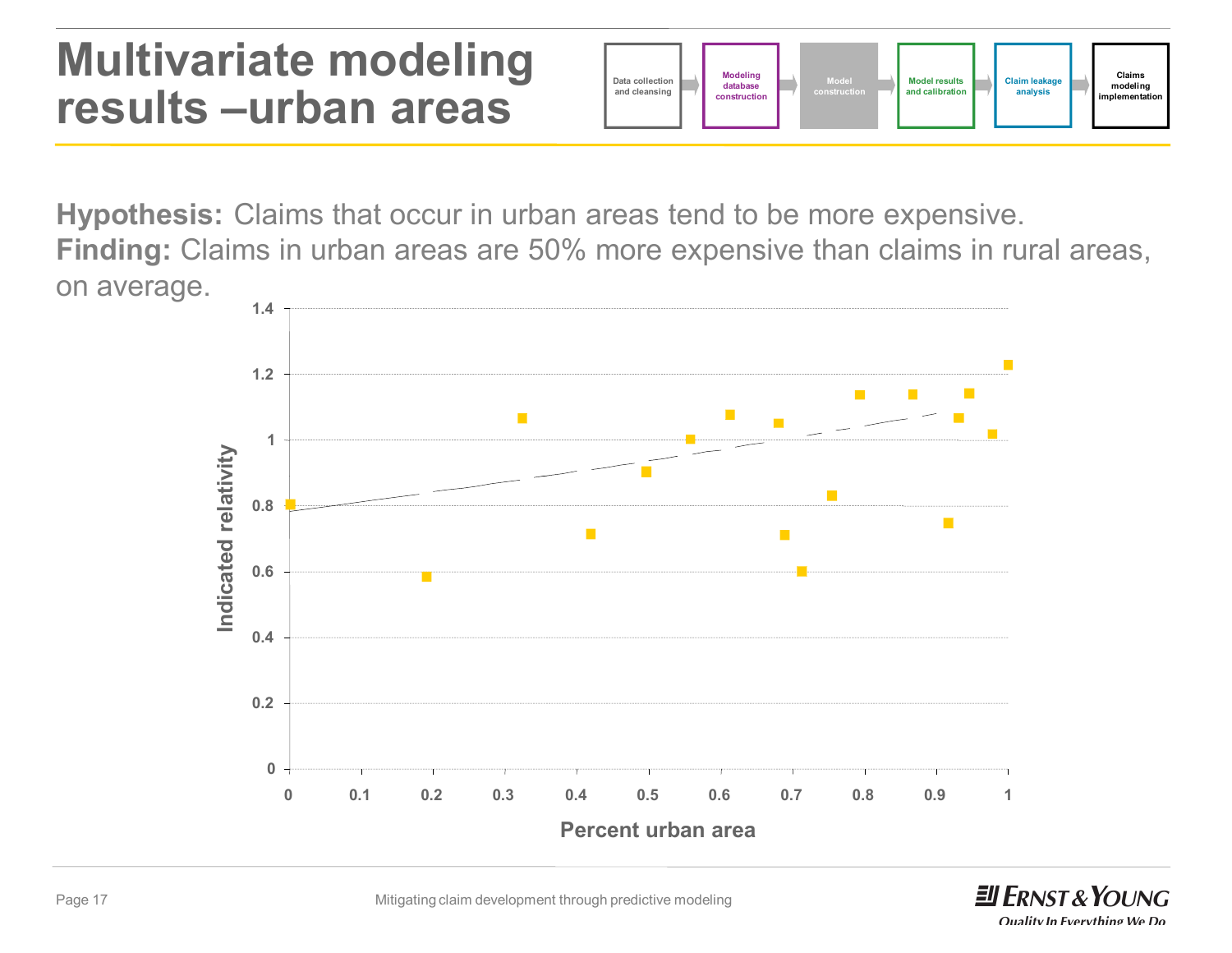### **Results – potential savings with model**





- 1. Construct a database, including internal and external data.
- 2. Build a predictive model that supplements existing claim management procedures.
- 3. Score recent month's claims by expected adverse development.
- 4. Divide the ranked claims into equal bins (quartiles, deciles, etc.).
- 5. Measure the experienced adverse development within each bin.

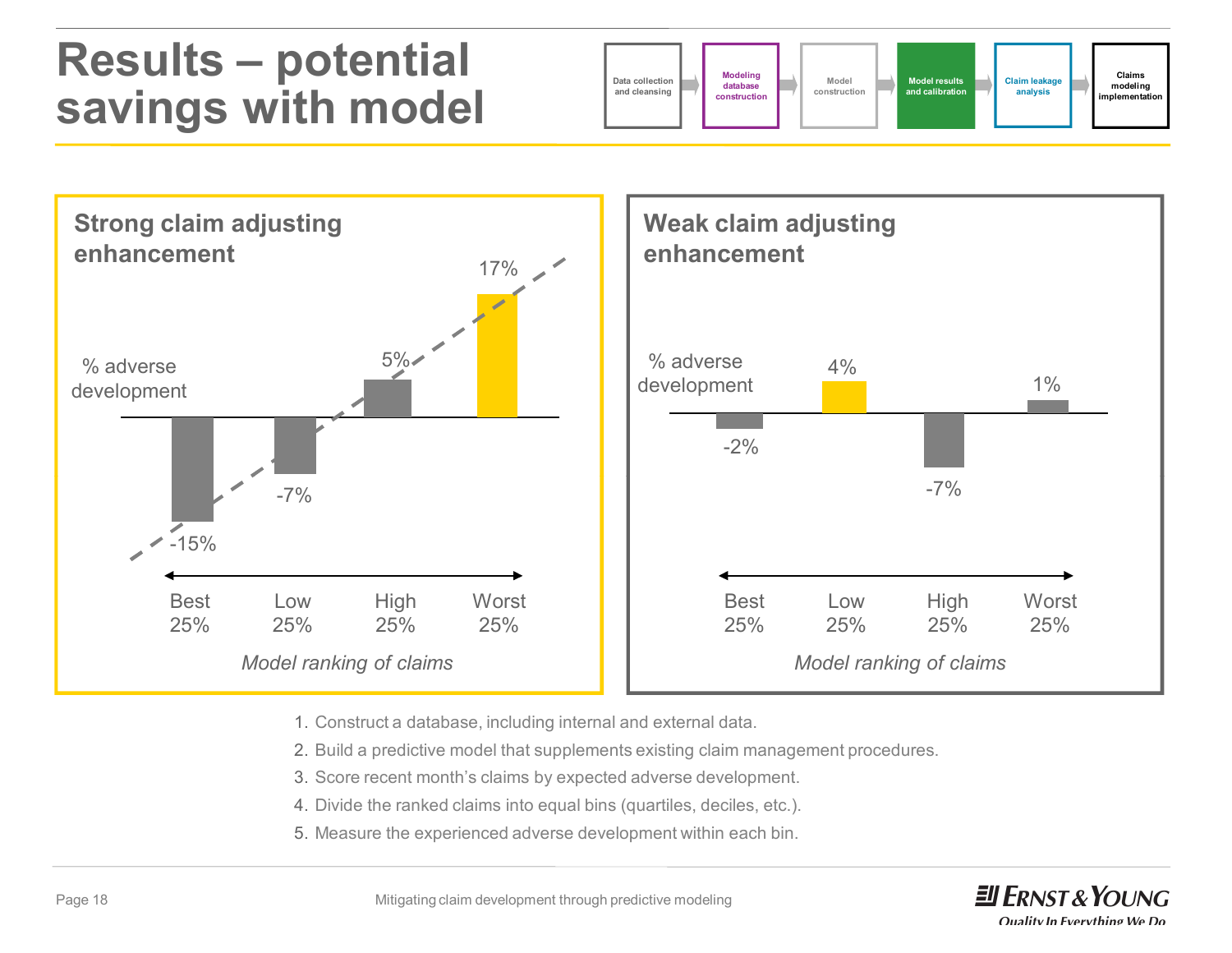### **Illustrating improvement in predictability**

| <b>Modeling</b><br>Claims<br><b>Claim leakage</b><br>Data collection<br><b>Model results</b><br>Model<br>modeling<br>database<br>and calibration<br>analysis<br>and cleansing<br>construction<br>implementation<br>construction |
|---------------------------------------------------------------------------------------------------------------------------------------------------------------------------------------------------------------------------------|
|---------------------------------------------------------------------------------------------------------------------------------------------------------------------------------------------------------------------------------|

► Testing is performed on claims that are outside of the modeling data set.



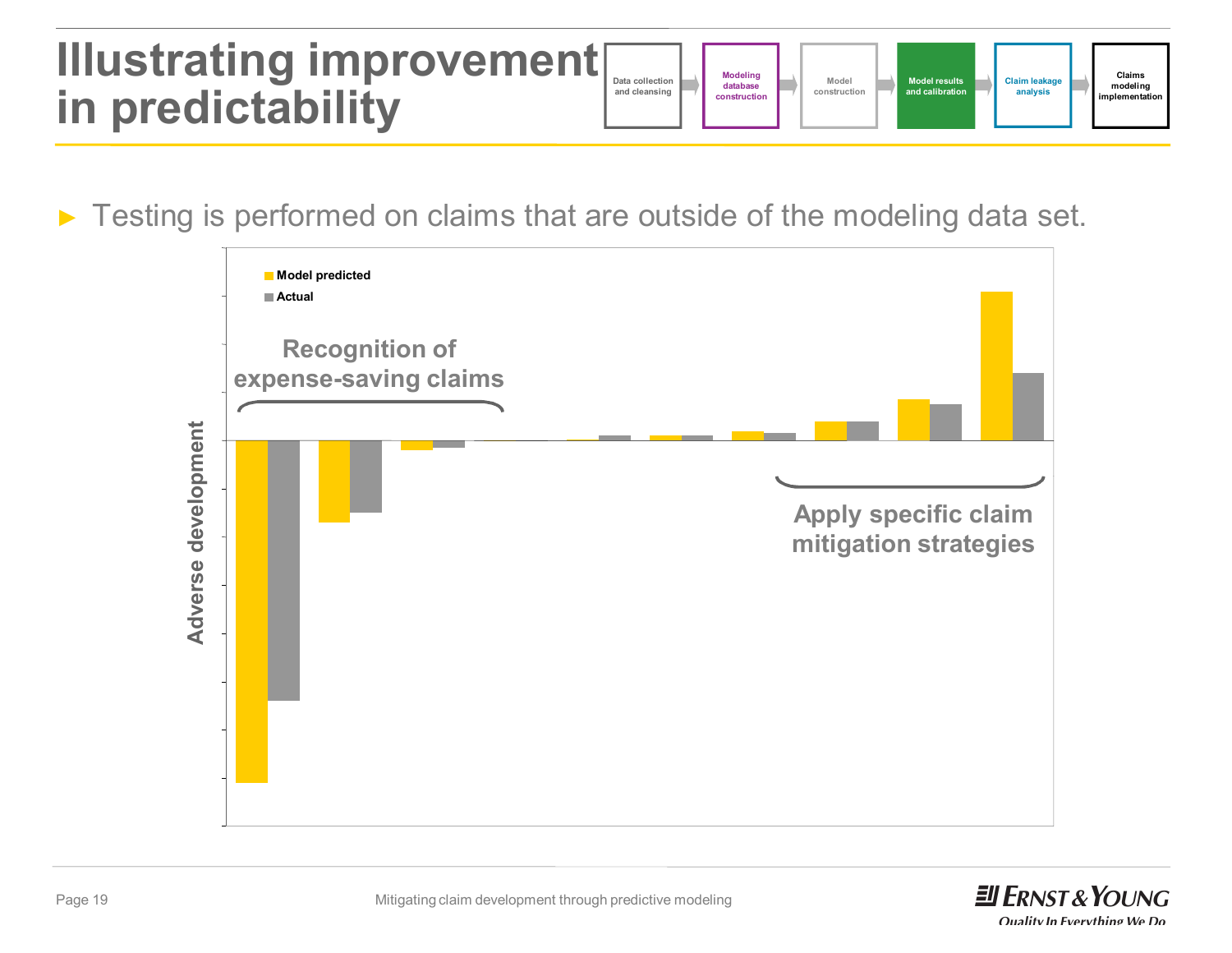### **Demonstration of value**



- ► Predictive modeling can lead to an improvement of approximately +/- 40% in the prediction of actual ultimate incurred claim amounts.
- ► Action can be taken on those claims with expected adverse development.
- ► While it may not be possible to completely eliminate that adverse development, it is realistic to capture a significant portion.



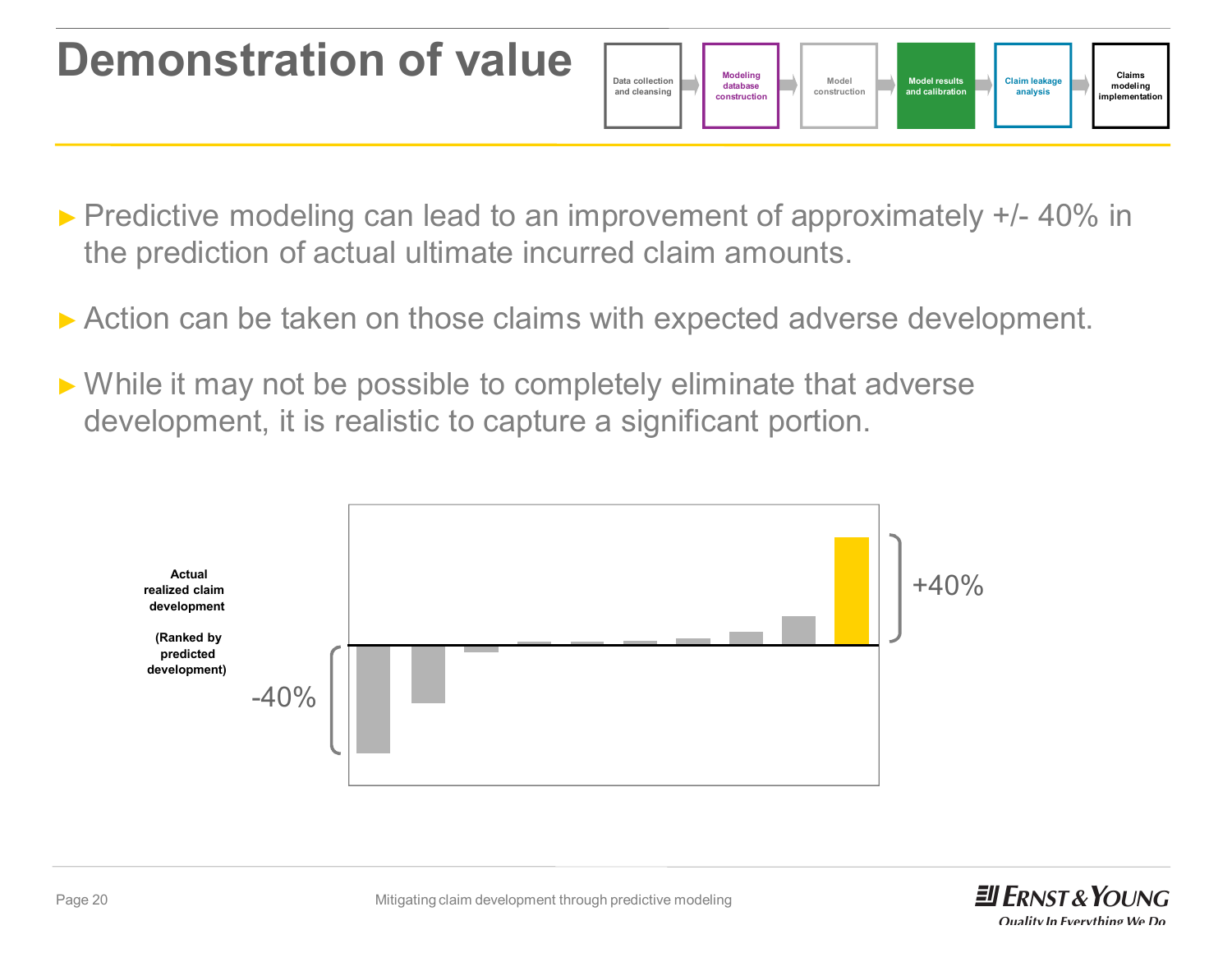# **Claim leakage analysis**



- ► Certain factors that contribute to increased claim leakage are not available at first report and therefore are not included as factors in the predictive model.
- ► Claim leakage analysis aims at reviewing a sample of historical claims with high leakage that cannot be attributed to the predictors identified during the model development.
- ► Claim leakage predictors are part of analysis to identify trends and opportunities for process improvement.
- ► The analysis includes building a historical claim database and identifying common themes and characteristics among the sample of claims reviewed that are the main drivers of high claim leakage.
- ► The claim leakage analysis results in a recommendation report for each leakage process that has been identified.

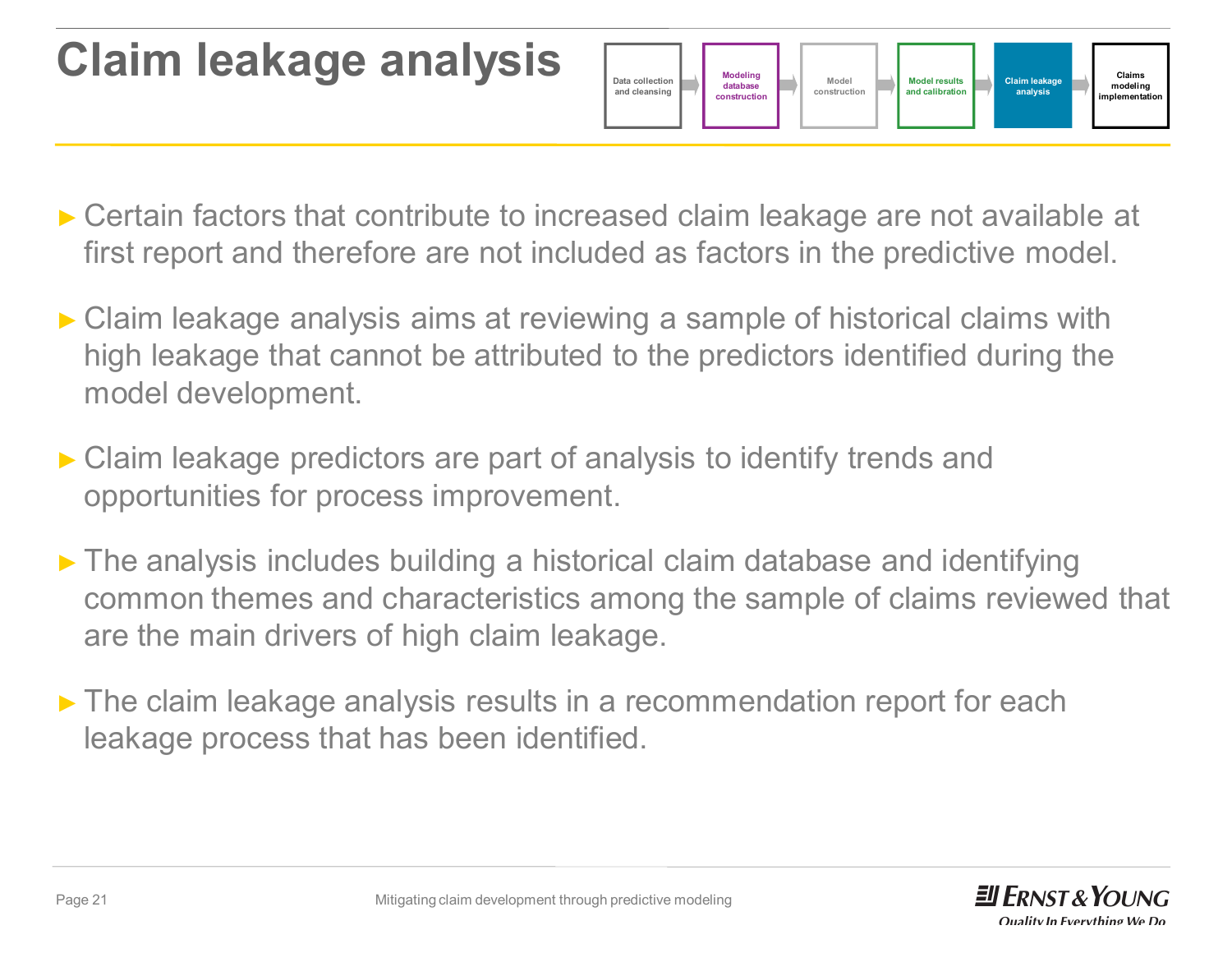# **Potential benefits of the claim leakage process**

► Flexibility

► This process can be customized and adjusted for various lines of business.

#### ► Performance improvement

- ► The claim leakage process utilizes data which provides a basis for a consistent measure of claims performance.
- ► The information is used to develop actionable performance improvement procedures.

#### ► Potential recoverables

► The claims review process can help identify opportunities to recover paid dollars.

#### ► Management prioritization

► The results help to focus management attention and resources on the areas of greatest impact and to specifically target individual and group improvement initiatives where needed.

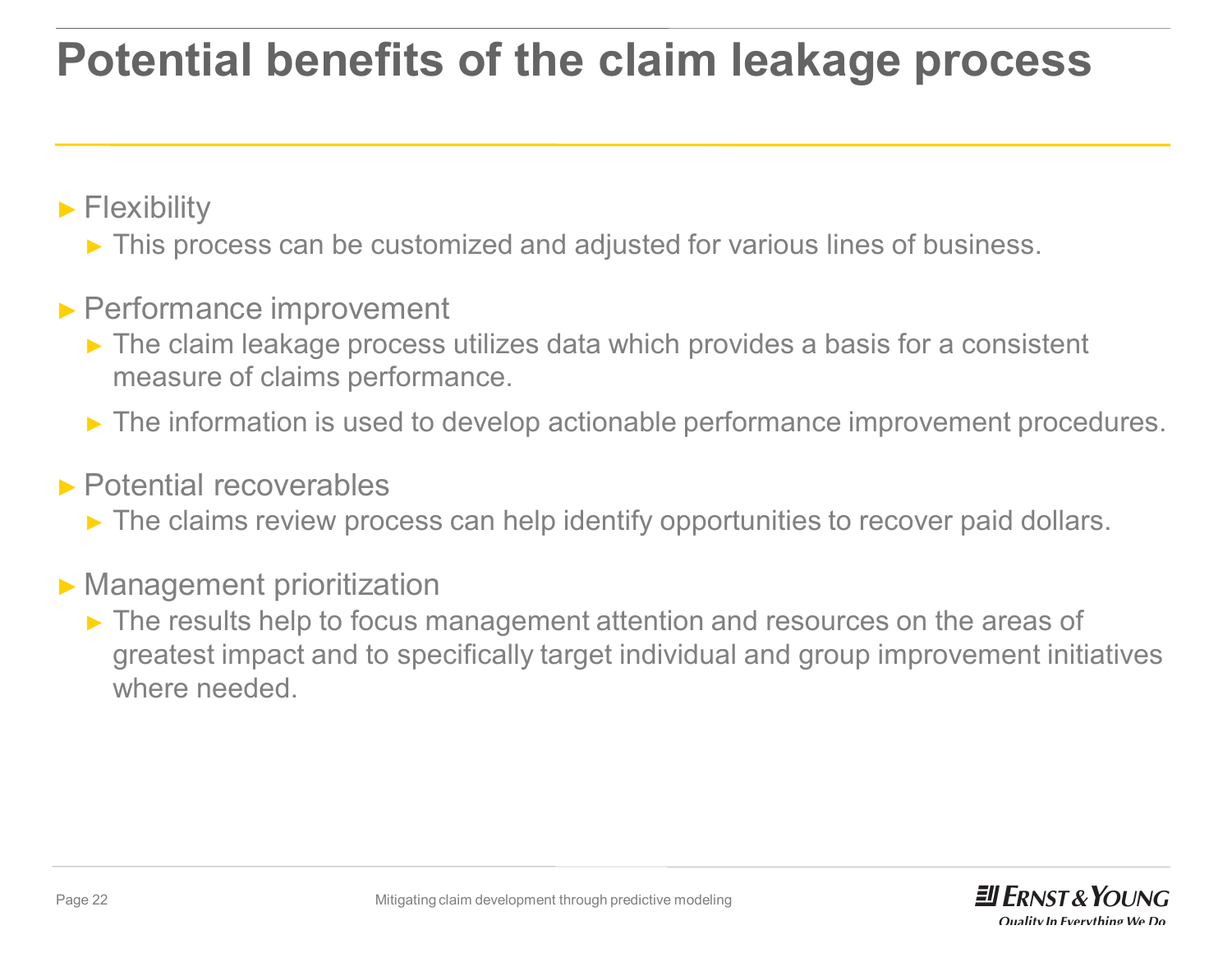# **Workers compensation leakage study example Workers compensation leakage study example**

A claim specialist was assigned a new loss for a worker who alleged a back injury first thing on a Monday morning. The adjuster contacted the employer who confirmed that there were no witnesses and the employee was referred to the panel physician. The adjuster then contacted the treating physician who confirmed that the injured employee was treated and placed on TTD for four weeks. No further investigation was completed. Compensability was accepted and TTD payments were issued after the appropriate wait period and medical bills were paid when received and processed by bill review provider. The injured worker treated for 11 months and collected TTD for the same period before being released back to work. Total payments incurred:

\$25,200 for 48wks of TTD @ \$525/wk \$ 20,100 for medical \$ 45,300 Total paid

The claim was reviewed as part of the claim leakage study and the analyst determined that claim leakage occurred due to the adjuster's failure to timely follow up with the employer to seek and execute a modified duty for return to work (RTW) and lack of proactive medical management.



 $\equiv$ **FRNST & YOUNG**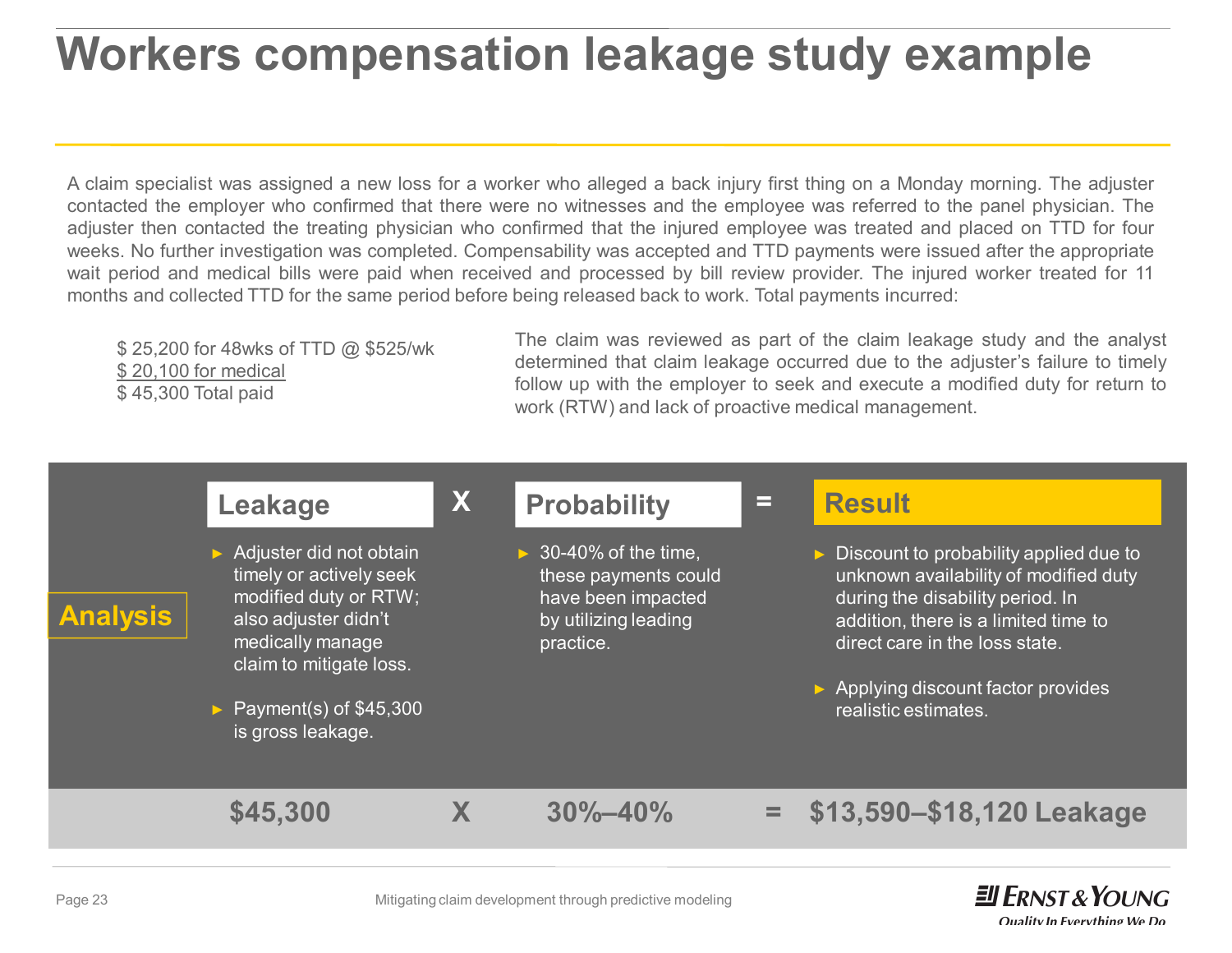### **Claim leakage database**



| <b>Indemnity Calc</b>  | Medical Calc            | Cost Containment     | Second Injury/Subrogation | Litigation/Arbitration     | Settlement |                           | Supervision/Evaluation        |                |         |
|------------------------|-------------------------|----------------------|---------------------------|----------------------------|------------|---------------------------|-------------------------------|----------------|---------|
| Existing Info          | Notification/Compliance | Coverage Analysis    | Contact/Investigation     | Injury/Damage (Medical)    |            | Injury/Damage (Indemnity) | Reserving                     |                |         |
| <b>Existing Info</b>   |                         |                      |                           |                            |            |                           |                               |                |         |
| Audit Type: Edifated   |                         | TPA/Auditing Site:   | N,                        | Reviewer:                  | ×          |                           |                               |                |         |
| Adjuster:              |                         | Review Date:         |                           | Handling Office:           | v          |                           |                               |                |         |
| Supervisor:            |                         |                      |                           |                            |            |                           |                               |                |         |
| Claimant:              |                         | Employer Name:       |                           | Open/Closed:               | ×          |                           |                               |                |         |
| Claim No:              |                         | Loss State:          | Ÿ                         | Med Only/Lost Time:        | v          |                           |                               |                |         |
| Indemnity Paid:        |                         | Claimant Age:        |                           | 2/26/2002<br>DOL:          |            |                           |                               |                |         |
| Medical Paid:          |                         | Claimant DOB:        |                           | Date of Notice to Insured: |            |                           | <b>Overall Leakage Totals</b> |                |         |
| Expense Paid:          |                         | Average Weekly Wage: |                           | Date of Notice to TPA:     |            |                           |                               | <b>Dollars</b> | Percent |
| <b>Total Paid:</b>     |                         |                      | \$0.00<br>Comp Rate:      |                            |            |                           | Notification                  | \$0.00         | 0.0%    |
| Policy Number:         |                         | Part of Body:        |                           | v                          |            |                           | Compliance                    | \$0.00         | 0.0%    |
| Policy Effective Date: |                         | Nature of Injury:    |                           | ×                          |            |                           | <b>Coverage Analysis</b>      | \$0.00         | 0.0%    |
| Deductible/SIR:        |                         | Cause of Injury:     |                           | Ÿ.                         |            |                           | Contact & Investigation       | \$0.00         | 0.0%    |
| Accident Description:  |                         |                      | Comments:                 |                            |            |                           | Injury/Damage (Med)           | \$0.00         | 0.0%    |
|                        |                         |                      |                           |                            |            |                           |                               |                |         |
|                        |                         |                      |                           |                            |            |                           | Injury/Damage (Ind)           | \$0.00         | 0.0%    |
|                        |                         |                      |                           |                            |            |                           | Reserving                     | \$0.00         | 0.0%    |
|                        |                         |                      |                           |                            |            |                           | <b>Medical Bill Review</b>    | \$0.00         | 0.0%    |
|                        |                         |                      |                           |                            |            |                           | <b>Fraud Recognition</b>      | \$0.00         | 0.0%    |
|                        |                         |                      |                           |                            |            |                           | Second Injury                 | \$0.00         | 0.0%    |
|                        |                         |                      |                           |                            |            |                           | Subrogation                   | \$0.00         | 0.0%    |
|                        |                         |                      |                           |                            |            |                           | Litigation/Arbitration        | \$0.00         | 0.0%    |
|                        |                         |                      |                           |                            |            |                           | Settlement                    | \$0.00         | 0.0%    |
|                        |                         |                      |                           |                            |            |                           | Supervision                   | \$0.00         | 0.0%    |
|                        |                         |                      |                           |                            |            | <b>Print Record</b>       | <b>Total</b>                  | <b>SO.00</b>   | 0.0%    |
|                        |                         |                      |                           |                            |            |                           |                               |                |         |

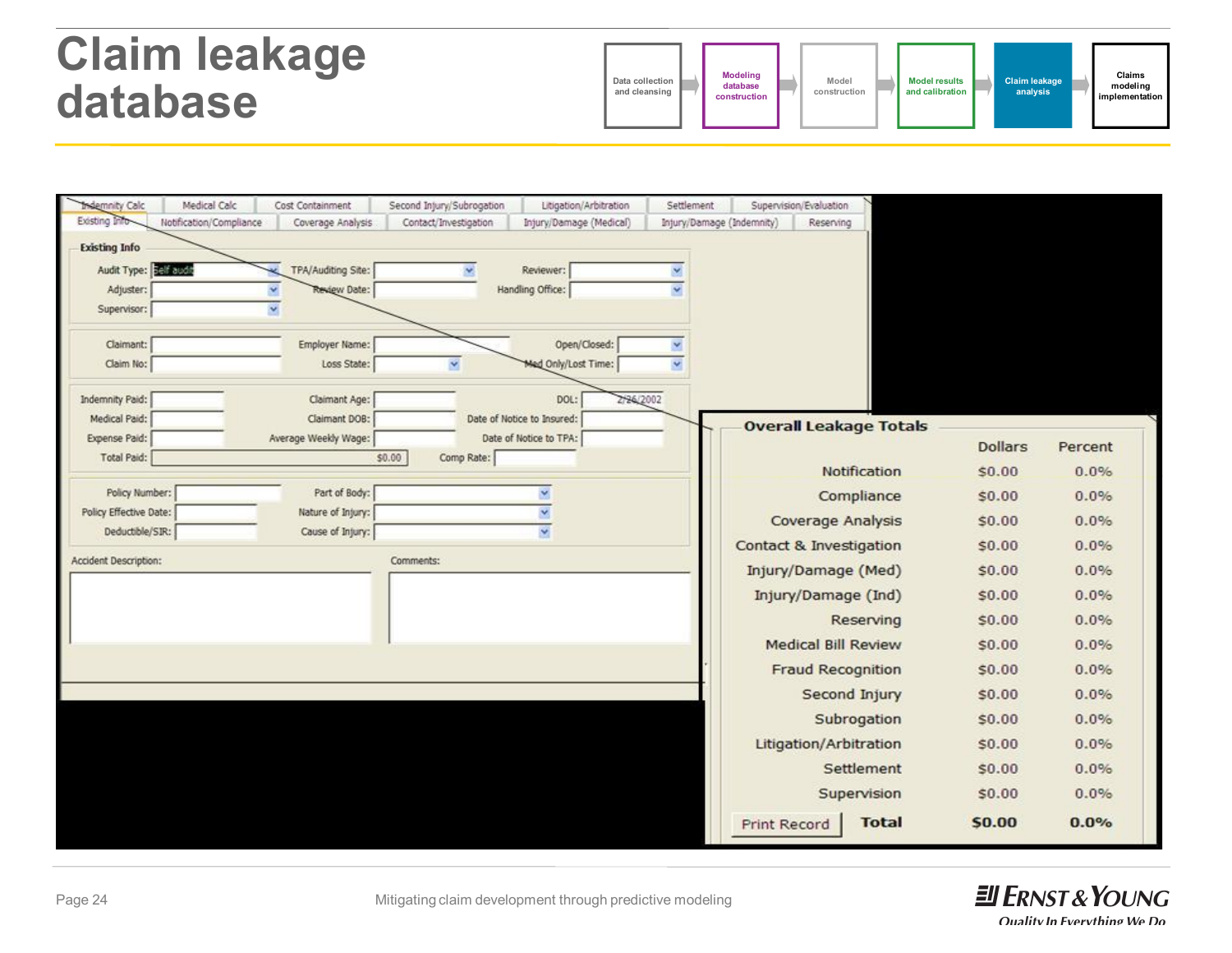### **Leakage impact analysi by process**

| $\blacksquare$ | Data collection<br>and cleansing |  | <b>Modeling</b><br>database<br>construction |  | Model<br>construction |  | <b>Model results</b><br>and calibration |  | Claim leakage<br>analysis |  | Claims<br>modeling<br>implementation |  |
|----------------|----------------------------------|--|---------------------------------------------|--|-----------------------|--|-----------------------------------------|--|---------------------------|--|--------------------------------------|--|
|----------------|----------------------------------|--|---------------------------------------------|--|-----------------------|--|-----------------------------------------|--|---------------------------|--|--------------------------------------|--|



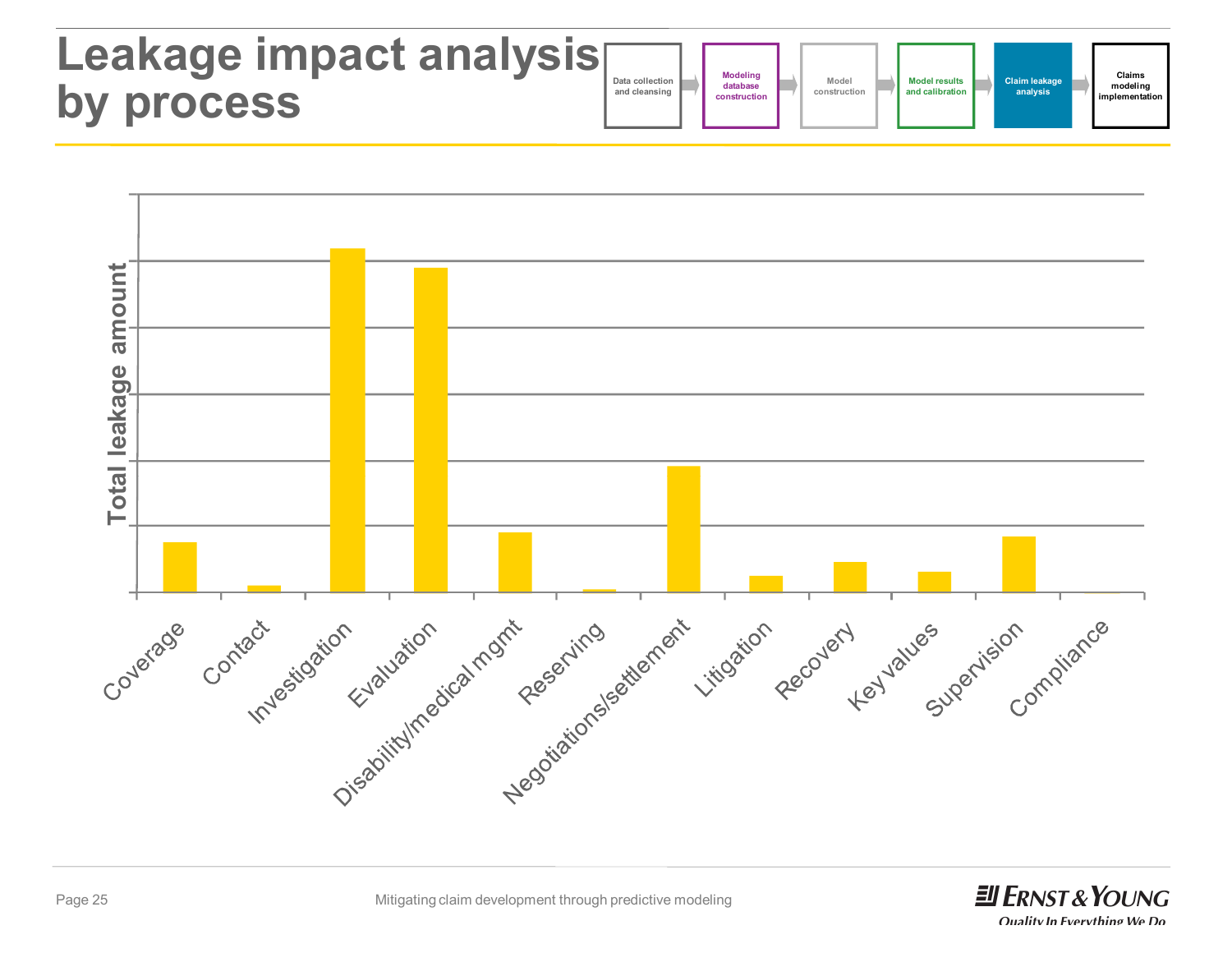### **Sample recommendation report**

**Data collection and cleansing Modeling database construction**

**Model construction**

**Claims modeling implementation**

**Claim leakage analysis**

#### **Vendor management**

#### **Description**

- ► Rationalize the number of claims vendors utilized across LOBs
- ► Eliminate duplication of internal and external claim services (i.e., appraisal tools, software)
- ► Develop formal vendor management program to govern the usage of key vendors, identification, selection, contracting and performance measurement
- ► Optimize organizational scale to drive more favorable pricing

| <b>Initiative</b>                                                    | <b>Estimated</b><br>benefit | <b>Estimated</b><br>cost | Total   |
|----------------------------------------------------------------------|-----------------------------|--------------------------|---------|
| $\blacktriangleright$ Vendor rationalization                         |                             | (\$0.4)                  |         |
| Reduce duplication of services                                       |                             | $(\$0.2)$                |         |
| $\triangleright$ Vendor management program                           |                             | (\$0.6)                  |         |
|                                                                      |                             |                          |         |
| $\blacktriangleright$ Net benefit: $\mathsf{All}$ values in millions | \$12.75                     | (\$1.2)                  | \$11.55 |

#### **Implementation assessment**

|                              | Vendor<br>rationalization | <b>Reduce duplication</b><br>of services | Vendor mgmt<br>program |
|------------------------------|---------------------------|------------------------------------------|------------------------|
| $\blacktriangleright$ Effort | M                         |                                          | M                      |
| $\blacktriangleright$ Cost   |                           |                                          |                        |
| Duration                     | M                         | M                                        | M                      |
| $\blacktriangleright$ Risk   | M                         |                                          | M                      |

| <b>Assumptions</b>                                                                                                                                                                                                                                  | Legend        |
|-----------------------------------------------------------------------------------------------------------------------------------------------------------------------------------------------------------------------------------------------------|---------------|
| <b>Figure 1</b> Target benefit estimates include a combination of reduced leakage $(\$5.25m)$ as well as cost reduction<br>(\$7.5m) achieved through vendor management program implementation and vendor rationalization                            | <b>Effort</b> |
| ► Cost reduction estimate includes 10% savings of 2008/2009 average ALAE (\$75m)<br>Estimated internal resource cost includes 2.5 FTEs and supporting tools and technologies<br>$\triangleright$ External vendor cost estimate is a one-time charge | Cost          |
|                                                                                                                                                                                                                                                     |               |



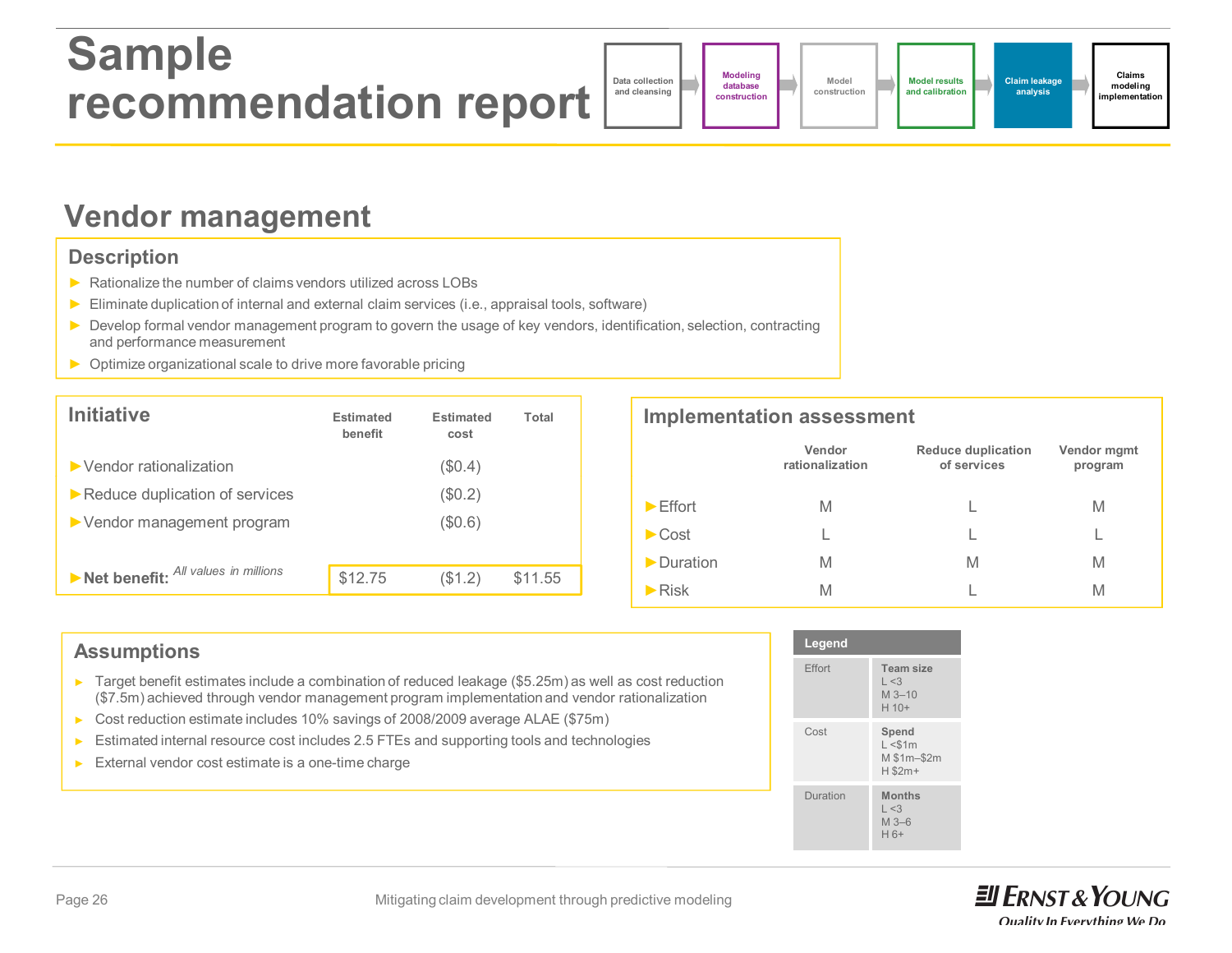### **Implementation of predictive model**



- ► Implementation needs to be customized and flexible **dictive model**<br>and deansing<br>entation needs to be customized and flexi<br>implementation options available:<br>alone desktop claims management tool
- ► Several implementation options available:
	- ► Stand-alone desktop claims management tool
	- ► Integration of model scoring algorithm to claims system
	- ► Claims scorecard for use in branches or field
	- ► Monthly scoring of claims
- ► Objective of implementation is the efficient and effective realization of model benefits
- ► Example of stand-alone desktop application on following slide

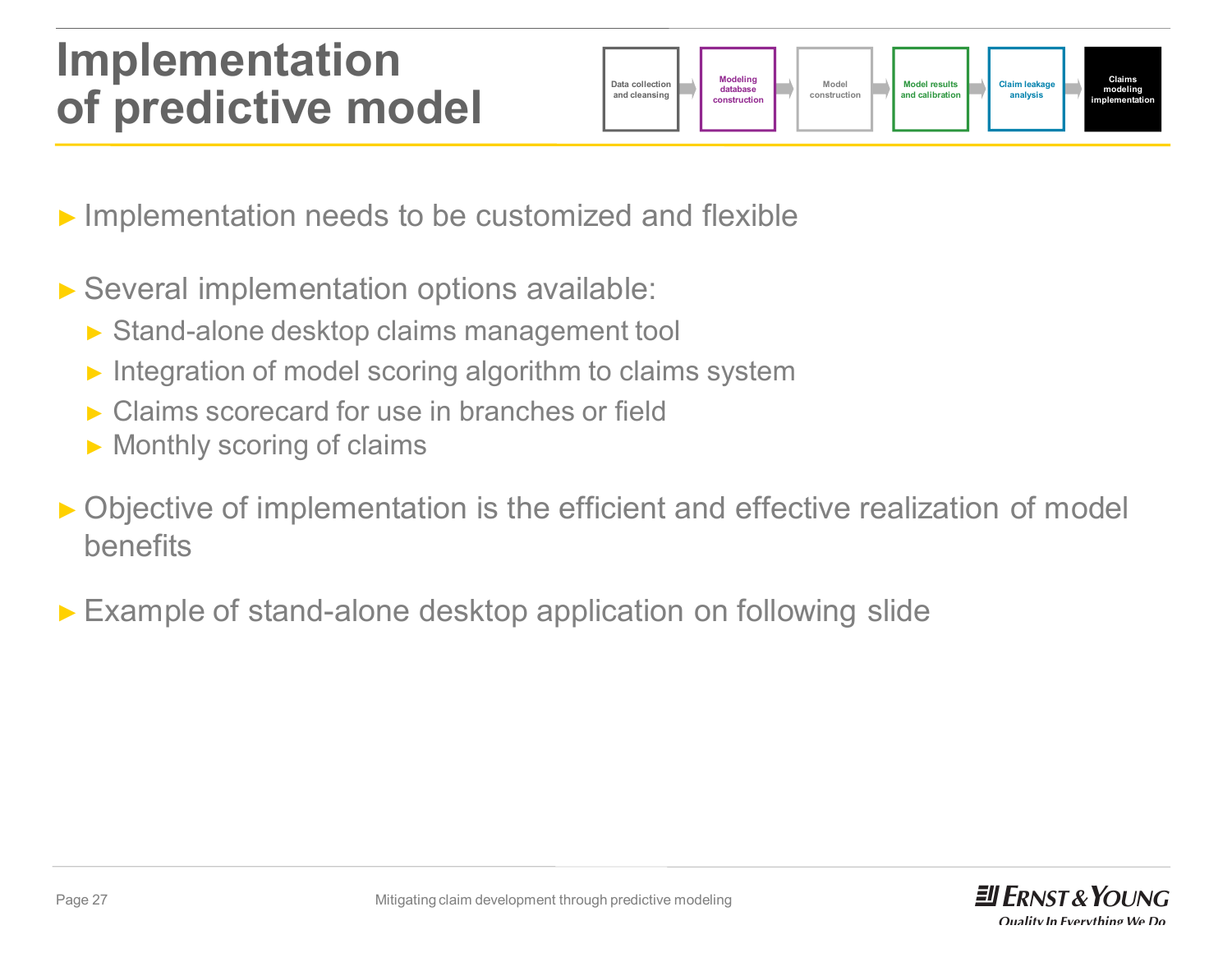#### **Claims management tool – user interface**



#### ► Can be deployed to claims personnel through a desktop interface

| Claim Information<br>Claim Number 6398703 | Search                                             | Score Information<br>Decile Rank |                      | 8                                                  |             |
|-------------------------------------------|----------------------------------------------------|----------------------------------|----------------------|----------------------------------------------------|-------------|
| Employee ID 0007012                       |                                                    |                                  | Impact               | Reason Code                                        | Type        |
| Employee Name John Smith                  |                                                    | High                             |                      | Injury/Damage                                      | Leakage     |
|                                           | Employee Address 129 S 129th E Ave                 | High                             |                      | Claimant has claims in past 3 years                | Non-Leakage |
| City/State/Zip                            | 74116<br>OK<br>$\overline{\mathbf{v}}$<br>Tulsa    | Medium.                          |                      | Age between 45-55                                  | Non-Leakage |
|                                           |                                                    | Medium                           |                      | Notification                                       | Leakage     |
|                                           | Accident Location Same as business address         | Y<br>Low                         |                      | Highly litigious demographic area                  | Non-Leakage |
| Industry Group   Manufacturer             |                                                    | Low<br>$\ddotmark$               |                      | Reserving                                          | Leakage     |
| Claimant DOB 05/02/1961                   |                                                    |                                  |                      | Action Code   005 - Assign specific claim adjuster | v           |
| Accident Date 04/01/2002                  | Report Date 04/09/2002                             |                                  | <b>Action Detail</b> |                                                    |             |
| Type of Claim   Indemnity                 |                                                    | Y                                |                      | Claim Adjuster Jennifer Mohn<br>Ÿ                  |             |
|                                           | Injury ICD9 Group 959.09 - Injury of face and neck | $\ddotmark$                      | Comments             | No comments available.                             |             |
| Initial Case Reserve \$ 64,836.00         |                                                    |                                  |                      |                                                    |             |
|                                           | Score                                              |                                  |                      |                                                    | Save        |

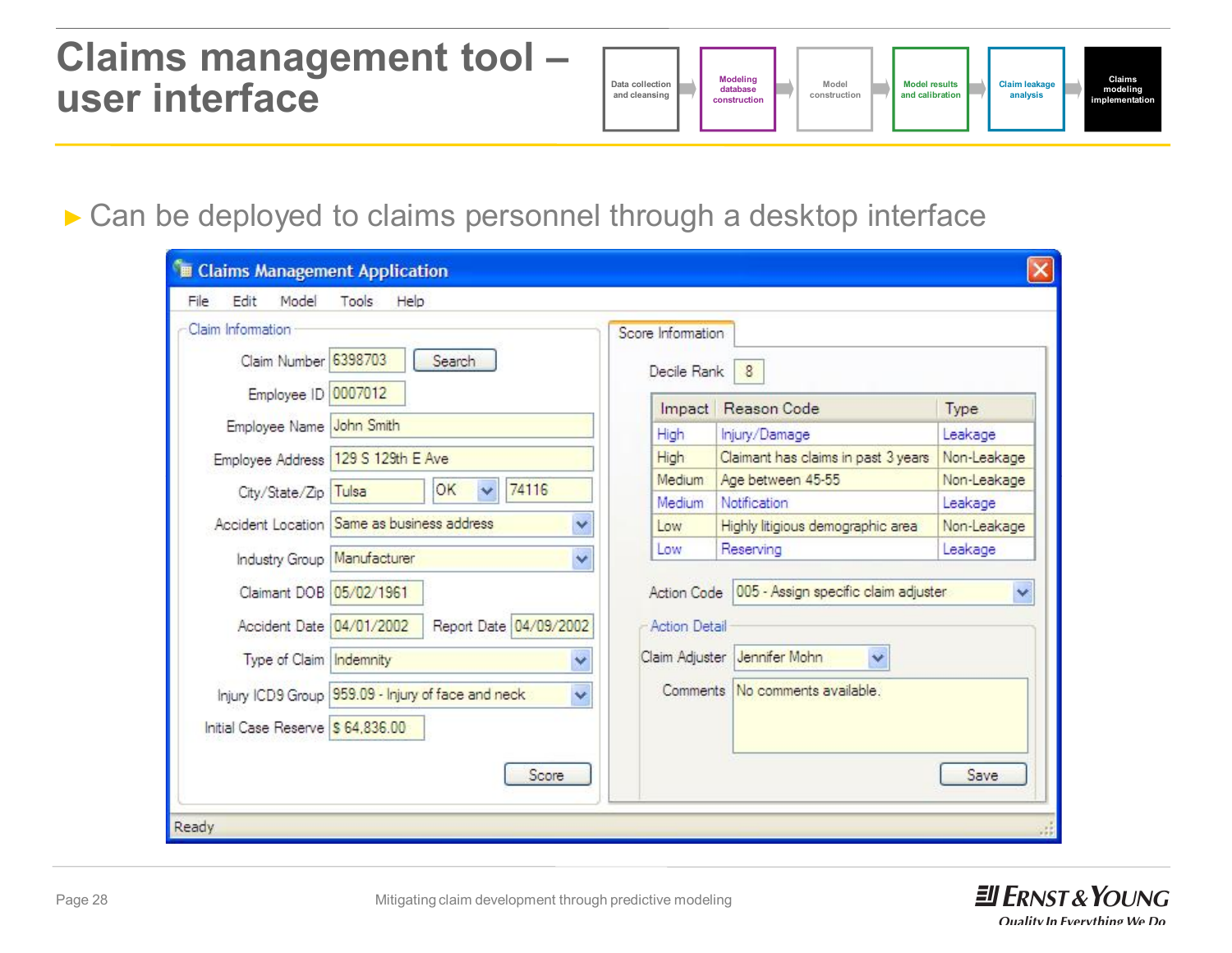### **Potential loss mitigation strategies**



- ► Identify specific loss mitigation strategies to be applied to claims with potential claim leakage
- ► Possible loss mitigation strategies are as follows:
	- ► Prompt assignment of senior claims handler
	- ► Prompt assignment of nurse case manager or rehab specialist
	- ► Early enrollment in vocational rehabilitation
	- ► Continued proactive follow-up with injured party
	- ► Claims management committee review ow-up<br>mmitt<br>ent effo<br>work ii
	- ► Proactive early settlement efforts
	- ► Application of return-to-work initiatives
- ►The loss mitigation strategies identified and implemented will vary based on the client and data available.
- ►"Rule set" would be developed to guide the application of the strategies.

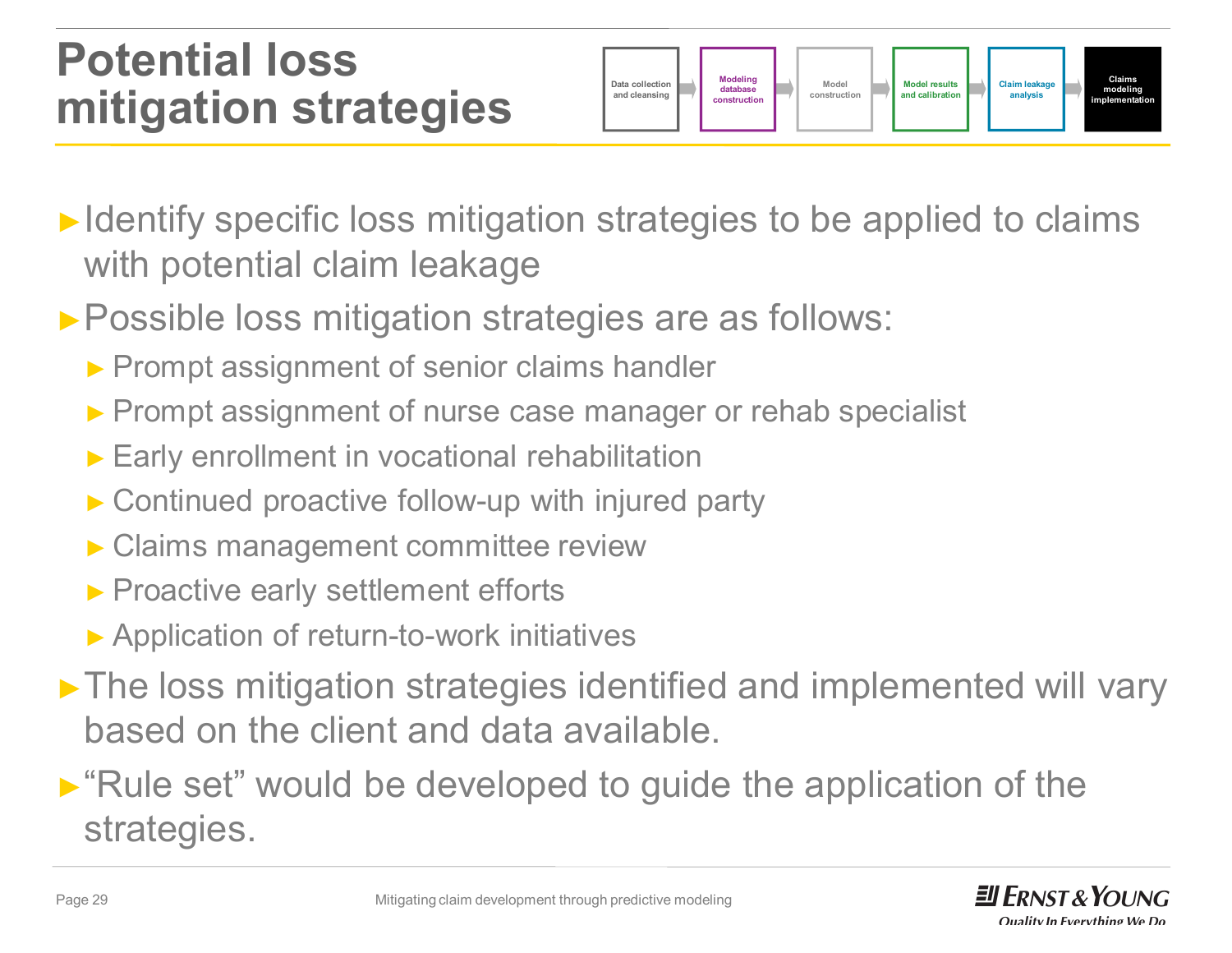#### **Loss mitigation rule set – example 1**



#### **Potentially severe claim identified:**

- ► Moderate back strain/sprain
- ► Expected recovery time of 2-4 months
- ► Geographic area of high unemployment

#### **Model prediction:**

► Adverse development of \$500k

#### **Given facts, rule set indicates:**

- 1. Assignment to more senior adjuster
- 2. Case added to supervisor diary
- 3. Assignment of nurse case manager
- 4. Aggressive return-to-work program
- 5. Vocational rehabilitation

#### **Outcome:**

No claim leakage, resulting in overall reduction in loss cost



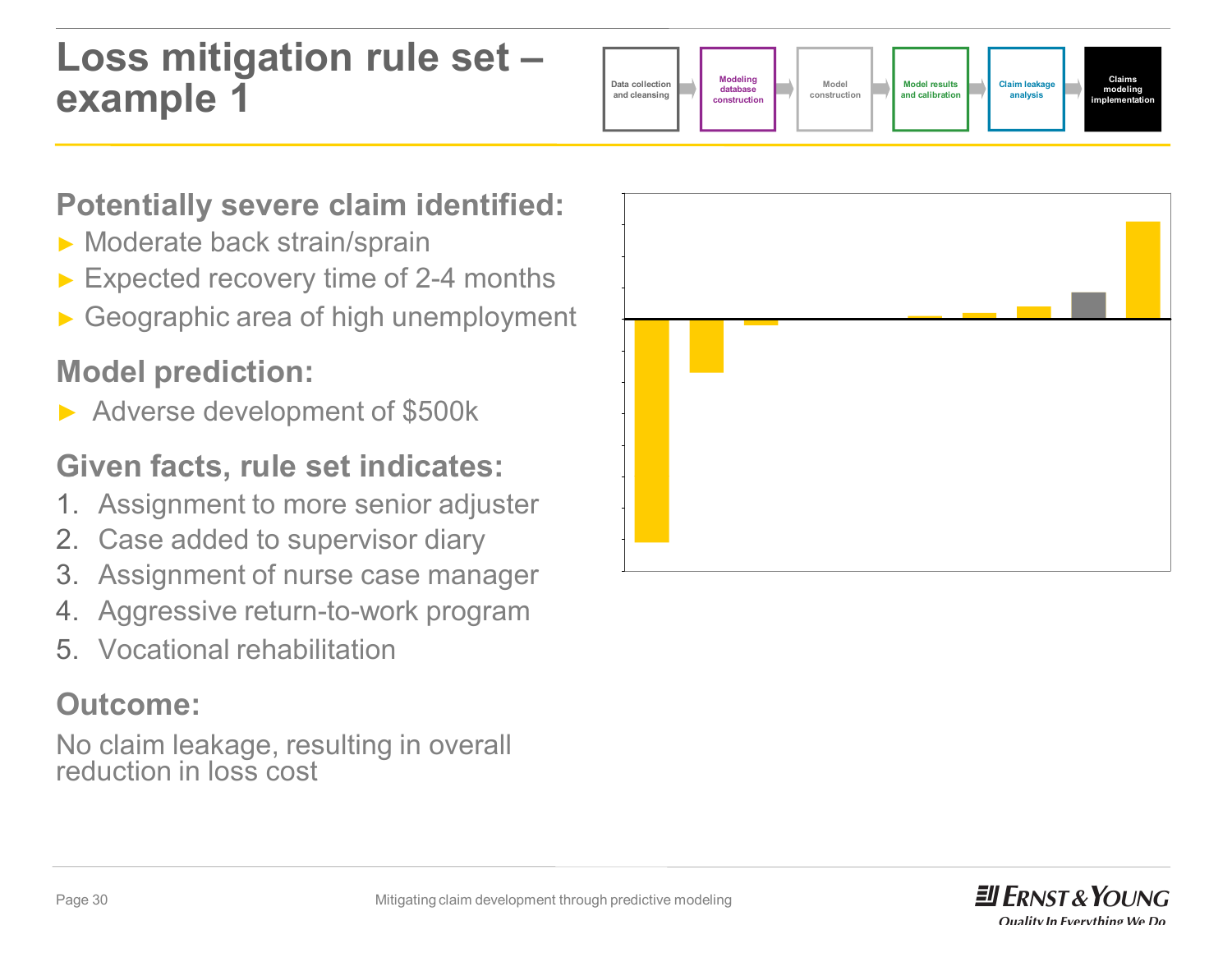#### **Loss mitigation rule set – example 2**



#### **Potentially severe claim identified:**

- ► Lower back injury
- ► Highly litigious jurisdiction
- ► High-wage skilled trade

#### **Model prediction:**

► Adverse development of \$850k

#### **Given facts, rule set indicates:**

- 1. Assignment of senior claims adjuster
- 2. Case added to supervisor diary
- 3. Early intervention by nurse case manager
- 4. Early independent medical exam
- 5. Proactive early settlement efforts

#### **Outcome:**

Limited claim leakage, with ability to impact overall results



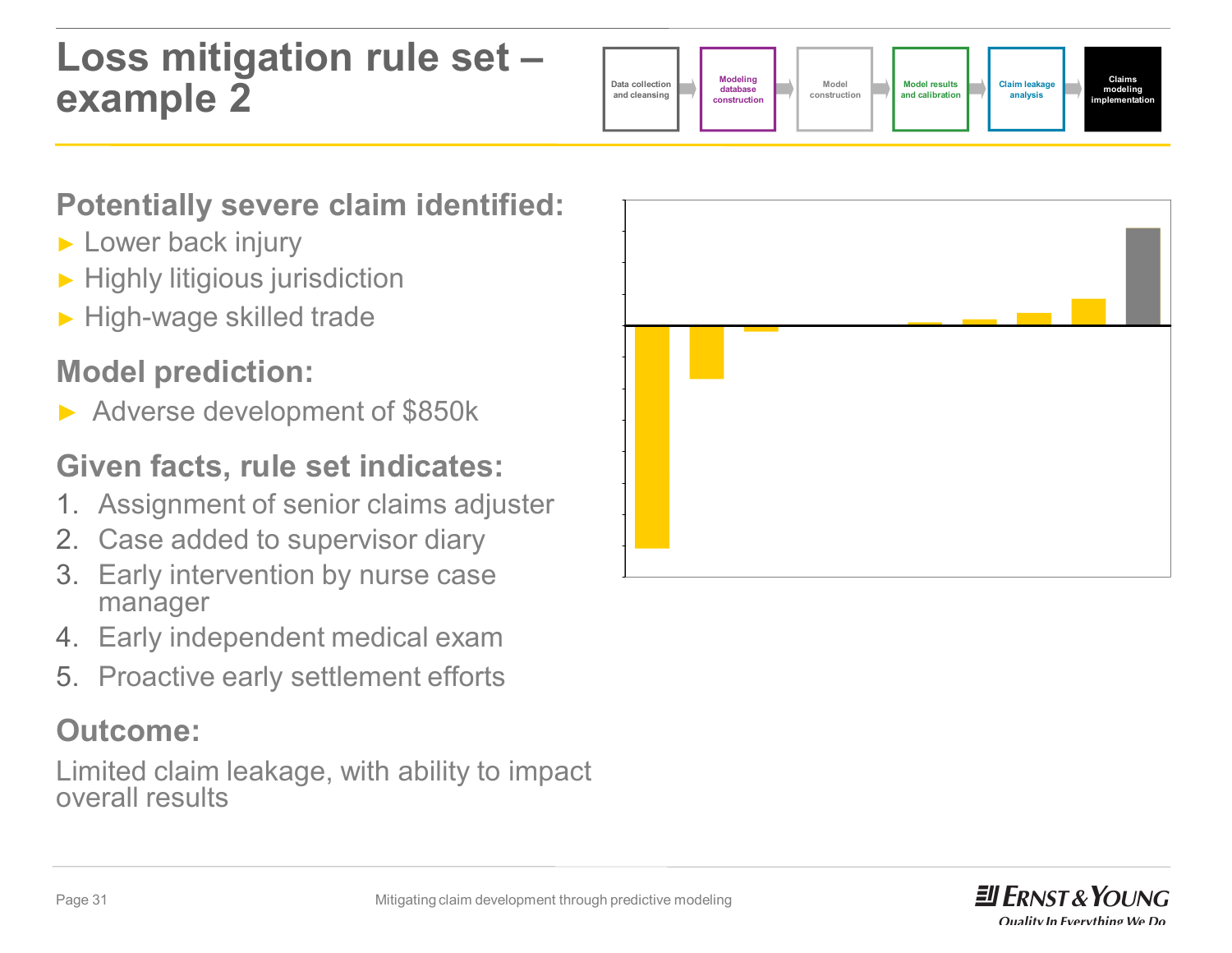#### **Loss mitigation rule set – example 3**



#### **Potentially severe claim identified:**

- ► Nerve damage
- ► Significant pre-existing conditions:
	- ► Overweight
	- ► Diabetes
- ► Extensive claims history

#### **Model prediction:**

► Adverse development of \$1m

#### **Given facts, rule set indicates:**

- 1. Promptly assign senior adjuster
- 2. Promptly assign nurse case manager
- 3. Proactive medical management
- 4. Order independent medical exam
- 5. Seek early return to work (light duty)

#### **Outcome**:

Limited claim leakage with mitigation of loss cost